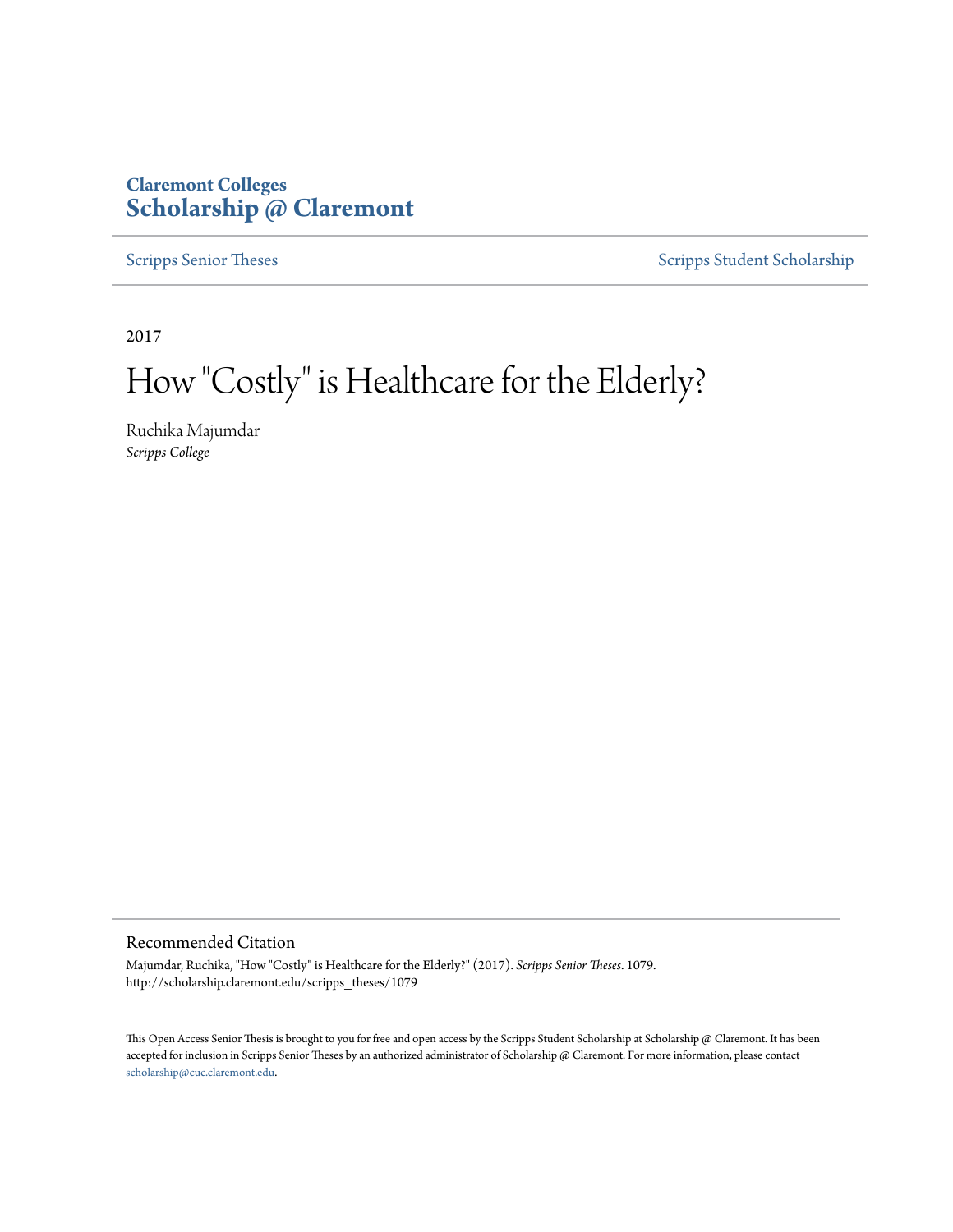## **HOW "COSTLY" IS HEALTHCARE FOR THE ELDERLY?**

by

### **RUCHIKA MAJUMDAR**

# **SUBMITTED TO SCRIPPS COLLEGE IN PARTIAL FULFILLMENT OF THE DEGREE OF BACHELOR OF ARTS**

**PROFESSOR SEAN FLYNN**

**PROFESSOR NAYANA BOSE**

**DECEMBER 8, 2017**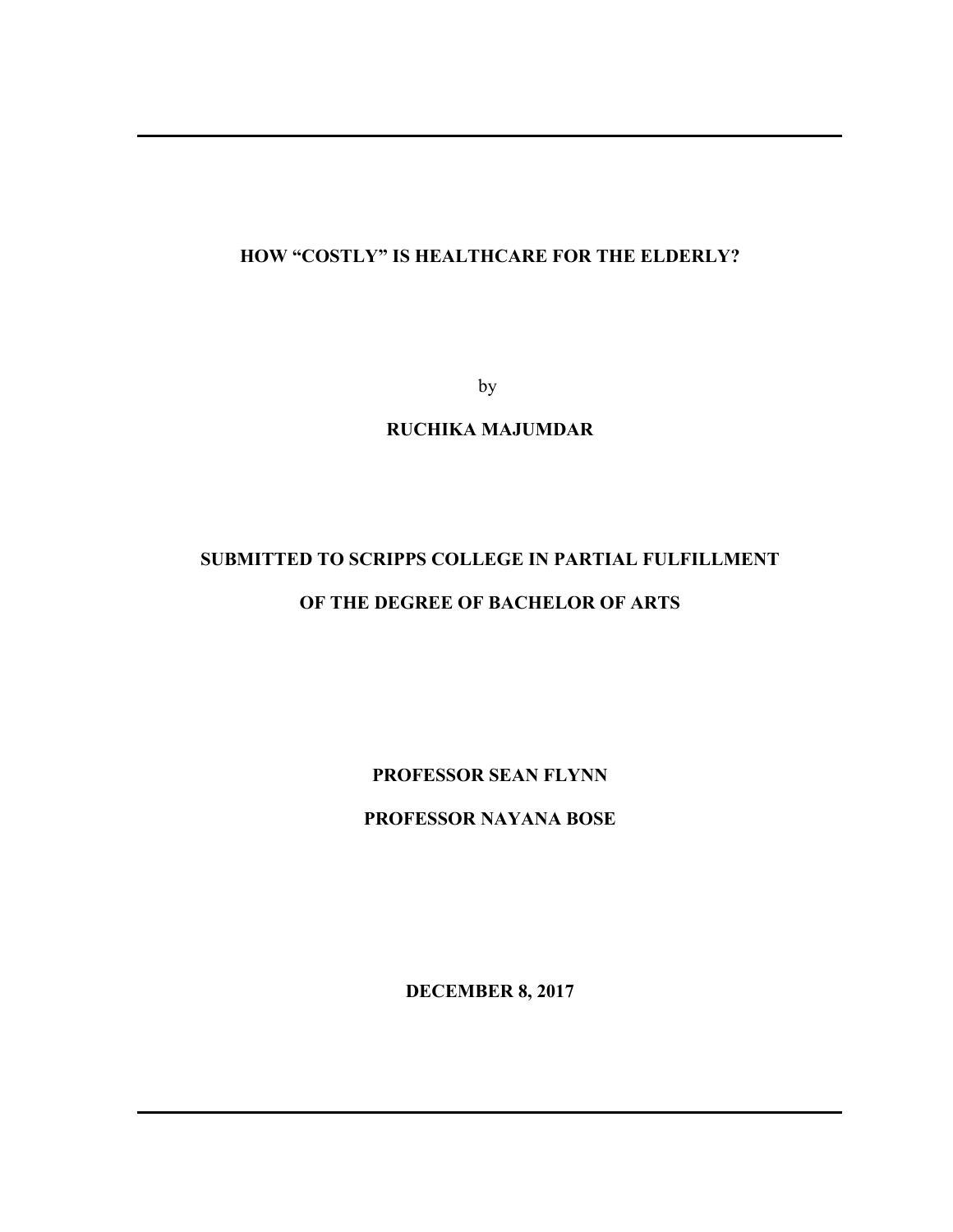# **TABLE OF CONTENTS**

| 2 |  |  |  |
|---|--|--|--|
|   |  |  |  |
|   |  |  |  |
|   |  |  |  |
|   |  |  |  |
|   |  |  |  |
|   |  |  |  |
|   |  |  |  |
|   |  |  |  |
|   |  |  |  |
|   |  |  |  |
|   |  |  |  |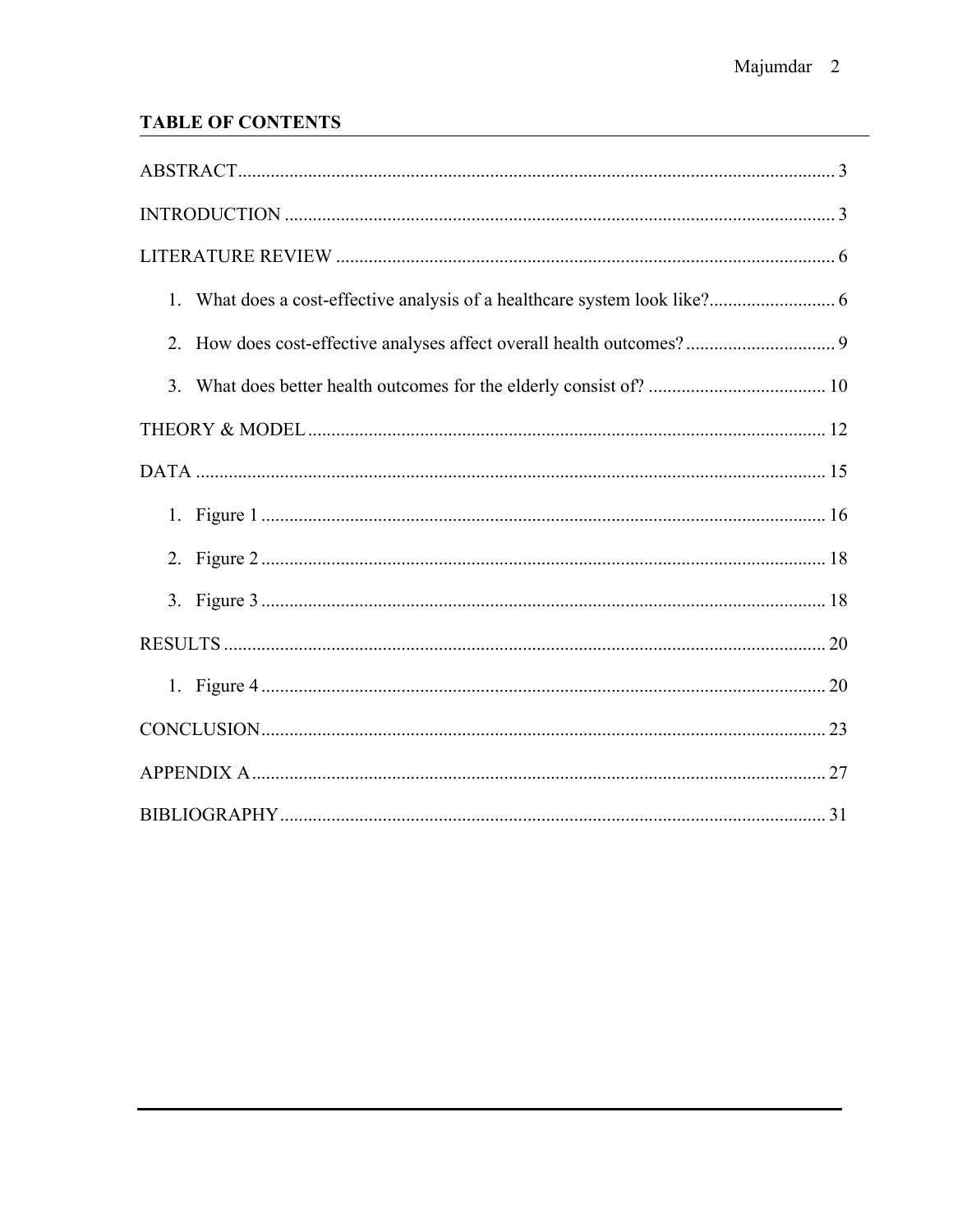#### **ABSTRACT**

This study focuses on the possible ways to improve healthcare services around the world, which increase the life expectancy for aging people. Utilizing a cost-effective analysis, the relationship between various healthcare expenditures and conditional life expectancy for people aged 60 and above was examined. A linear regression model was used to analyze data from 122 WHO (World Health Organization) countries obtained from the year 2000. The model included additional health-adjusted life years (HALE) at age 60 as the dependent variable and healthcare cost indicators as the independent variables. Regression results revealed that cost of healthcare was overall significant in contributing to HALE at age 60. The independent cost variables that were individually significant in the model consisted of government expenditure, private healthcare expenditure, out-of-pocket expenditure, and social security funding. While public healthcare costs such as government expenditure and social security funding positively impacted HALE, private healthcare expenditure negatively impacted HALE years at age 60. This finding suggests that countries with higher private healthcare expenditure than public healthcare expenditure decreased their chances of improving life expectancy for senior citizens. Through a cost-effective lens, in order to increase the quality and quantity of healthy life years for the elderly, countries should focus on instating policies that fund more public healthcare services.

#### **INTRODUCTION**

Healthcare is amongst the most pressing issues regarding the economy and public welfare today. The World Economic Forum ranks healthcare in their top ten biggest global challenges of 2016 stating that the number of people in the world is set to rise to 9.7 billion people by 2050 and countries need to begin adjusting their healthcare systems for this immediately.<sup>1</sup> On top of that, recent spreads of deadly diseases such as HIV (human immunodeficiency virus) /AIDS (acquired immune deficiency syndrome) and Ebola in mainly developing countries have made the initiative to improve healthcare services even more crucial.

 $1$  Rosamond Hutt, "What Are the 10 Biggest Global Challenges?," World Economic Forum, last modified January 21, 2016, https://www.weforum.org/agenda/2016/01/what-are-the-10-biggestglobal-challenges/.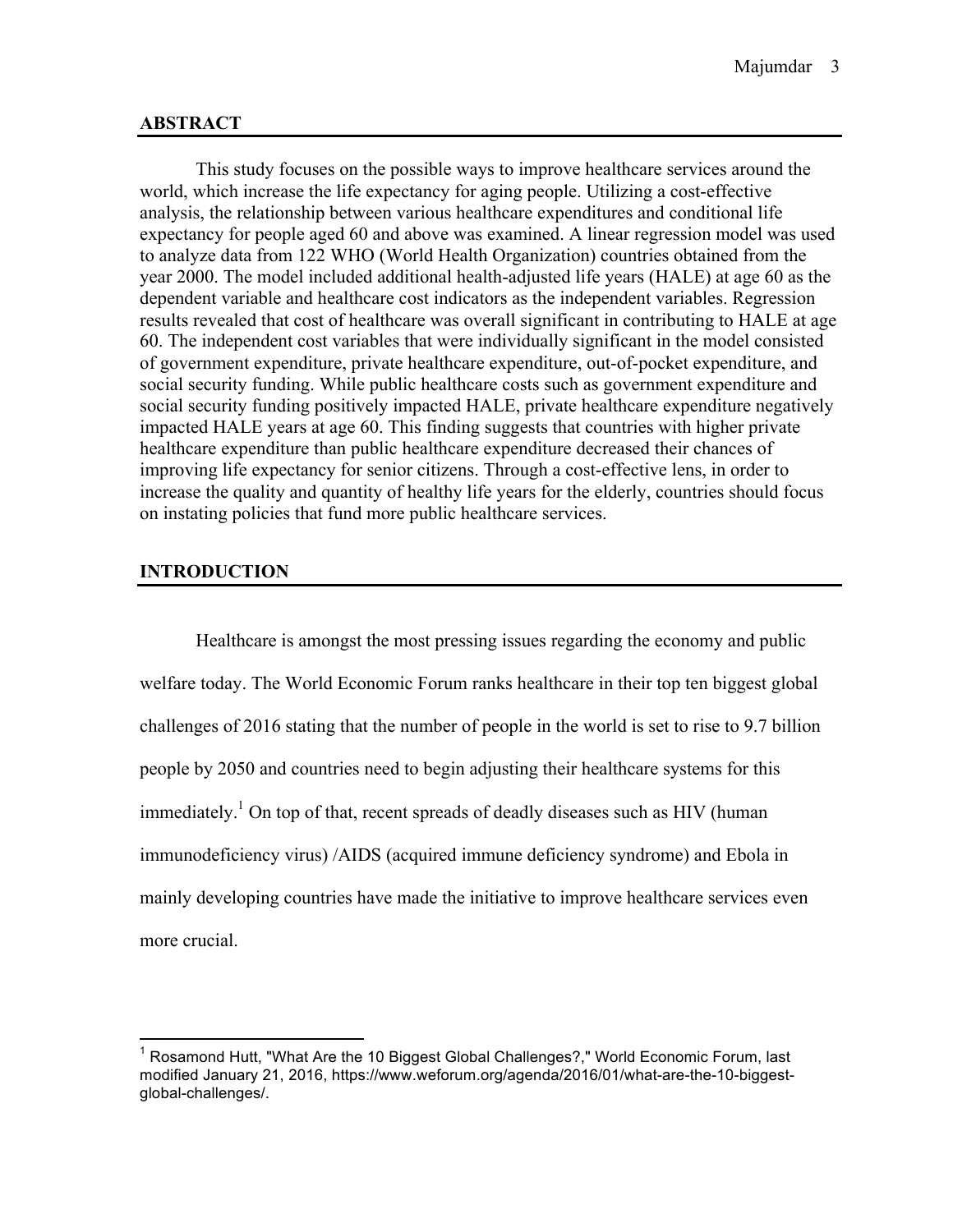The reason why health epidemics still pose as a great threat is because people around the world still don't have access to immediate or basic health services. Even today in a developed country like the United States, that spends the most money on public health care compared to other countries, 27 million US citizens still live uninsured.<sup>2</sup> Recently, countries have been implementing policies on healthcare that aim to ameliorate the use of government healthcare budgets, the coverage of more health services, and the accessibility of healthcare insurance. For example, in 2008, the government of Ghana instated a mandatory "free maternal healthcare" policy, which strived to facilitate access to free and quality maternal healthcare services such as antenatal, delivery, and postnatal care.<sup>3</sup> In essence, it has become important goal for nations around the world to recognize successful health systems that can reach out to more people and offer useful services that improve the quality of health.

As mentioned earlier, the world is on the brink of a major population growth. Of that population growth, the age group scientists expect to see rapidly increase in the years to come consist of older aged people. Researchers at the World Health Organization (WHO) predict that the number of people aged 65 or older will begin to outnumber children aged 5 and below.<sup>4</sup> Driven by falling fertility rates and remarkable increases in life expectancy, populations 65 and older will grow from an estimated 524 million in 2010 to nearly 1.5

 $3$  Ghana Business News, "Ghana's Free Maternal Healthcare Policy Not Working – Research," Ghana Business News, last modified April 23, 2016, https://www.ghanabusinessnews.com/2016/04/23/ghanas-free-maternal-healthcare-policy-notworking-research/.

<sup>4</sup> *Global Health and Aging* (World Health Organization, 2011), http://www.who.int/ageing/publications/global\_health.pdf.

 $2$  Garfield, Rachel and Anthony Damico. "The Coverage Gap: Uninsured Poor Adults in States That Do Not Expand Medicaid." *The Henry J. Kaiser Family Foundation.* Jan. 21, 2016. http://kff.org/health-reform/issue-brief/the-coverage-gap-uninsured-poor-adults-in-states-thatdo-not-expand-medicaid-an-update/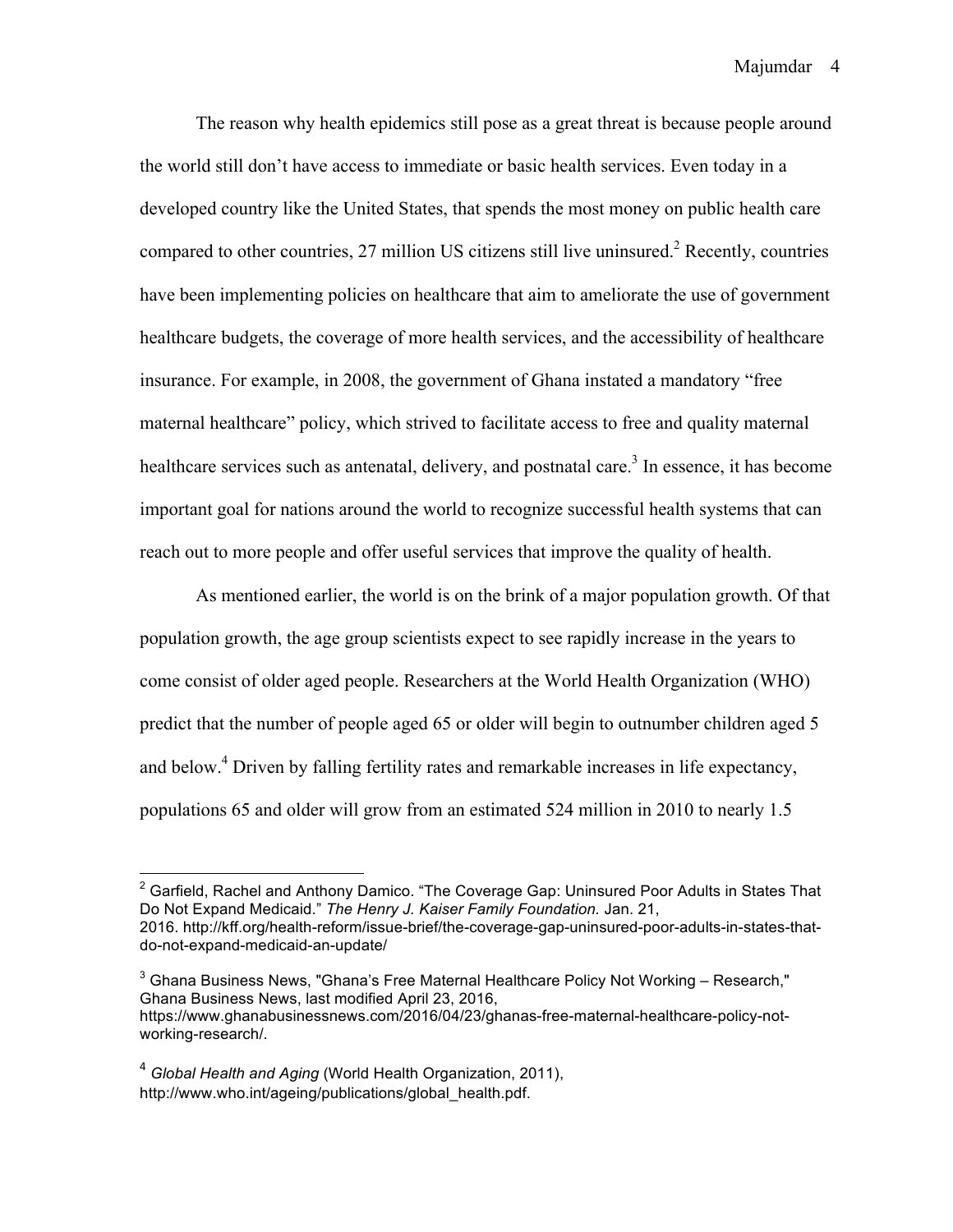billion in 2050, with most of the increase in developing countries. Furthermore, the WHO anticipates the aging population to also become more racially and ethnically diverse, which will present challenges to policy makers in programs such as social security and public healthcare.<sup>5</sup>

With a diverse older population soon to be the majority, it is now even more necessary to ensure that their health and safety are in good condition. Additionally, it is important to take care of older people from an economical standpoint. Currently, a new trend of older people postponing their retirement and working longer has begun to develop in many countries, resulting in increased labor productivity in markets.<sup>6</sup> Another trend that has persisted in the economy is older citizens up to the age of 75 are becoming the breadwinners in families for childcare, financial assistance, and tax payments.<sup>7</sup> From a more social standpoint, it is recognized how elders in society have had the most life experience in understanding worldly affairs such as relational, political, and cultural change. They then pass down their expertise and knowledge to future generations in an effort to maintain the heritage and cultural values of their respective communities in countries all over the world.<sup>8</sup> Therefore, bettering healthcare to increase life expectancies for older populations is not only a basic human right, but also a beneficial tool in improving many social and economic aspects of countries. Keeping this in mind, I will attempt to construct a study that focuses on

 <sup>5</sup> *Global Health and Aging* (World Health Organization, 2011), http://www.who.int/ageing/publications/global\_health.pdf.

 $6$  "Ageing Societies: The Benefits, and the Costs, of Living Longer," International Labour Organization, last modified December 1, 2009, http://www.ilo.org/global/publications/world-of-workmagazine/articles/WCM\_041965/lang--en/index.htm.

 $<sup>7</sup>$  Judith Healy, "The Benefits of an Ageing Population," Australian National University, last modified</sup> March 2004, http://www.tai.org.au/documents/dp\_fulltext/DP63.pdf.

 $^8$  Judith Healy, "The Benefits of an Ageing Population," Australian National University, last modified March 2004, http://www.tai.org.au/documents/dp\_fulltext/DP63.pdf.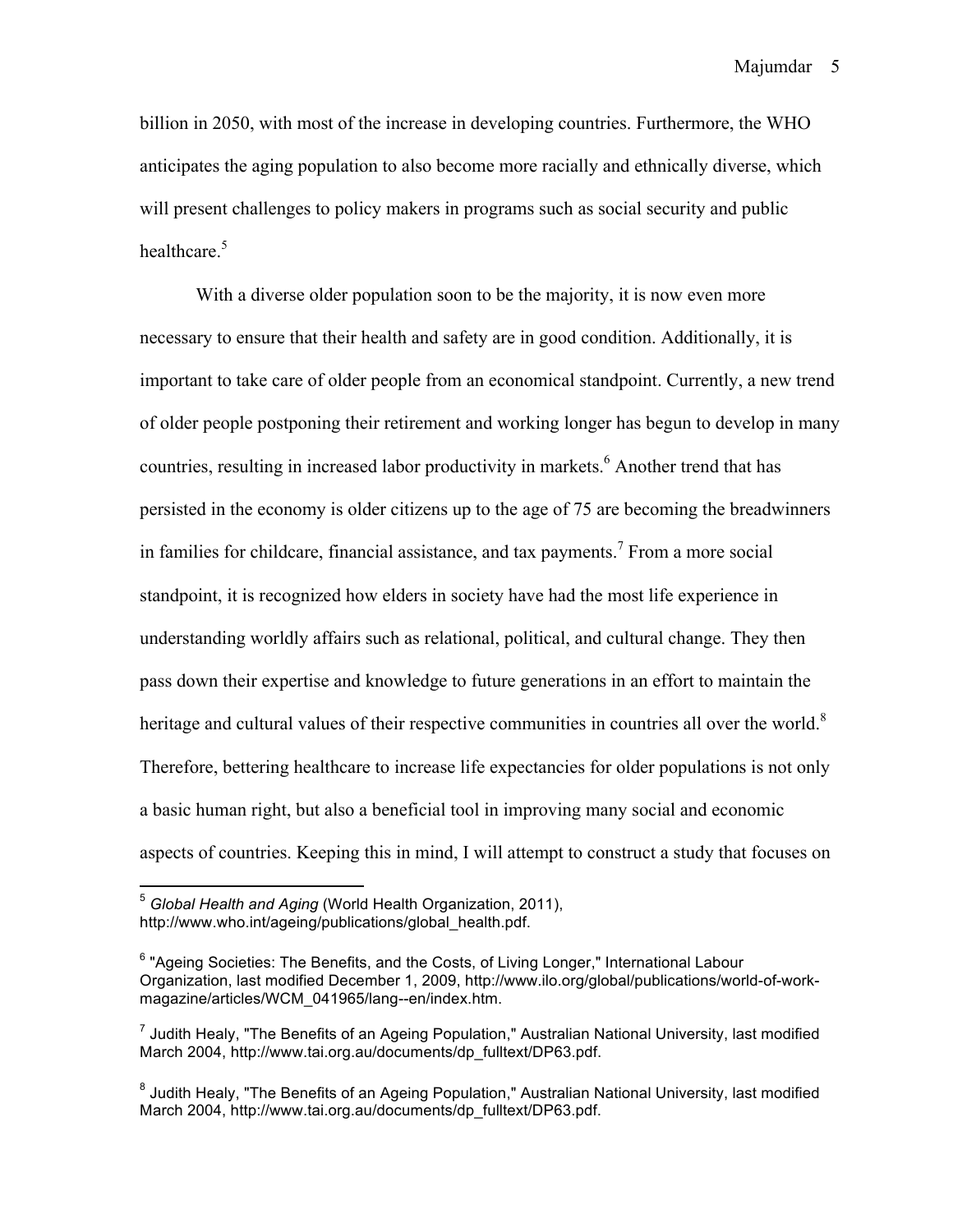which types of healthcare services provide better health outcomes for this population. The specific research question I will examine is: which different healthcare cost indicators affect the conditional life expectancy (or the life expectancy assuming survival regardless of disease/illness conditions) for older populations aged 60 and above around the world?

In this study, I intend to first begin by providing a descriptive overview of the previous studies that make use of existing approaches, which analyze the relationship between cost and healthcare as well as the relationship between the elderly and health outcomes. Afterwards, I will develop an empirical model that is appropriate in answering the research question and will also test the proposed economic theory about quality versus quantity of added years of life expectancy for older populations over 60. The empirical model will consist of a regression that examines the effect of multiple types of healthcare expenditures on health-adjusted life years, or HALE, at age 60. A cost-effective approach will then be used to analyze the results of cost on conditional life expectancy in terms of quantity and quality of health for older populations.

#### **LITERATURE REVIEW**

#### **What does a cost-effective analysis of a healthcare system look like?**

While major health organizations such as the OECD and the WHO have been ranking healthcare systems around the world with indicators based on quality, cost, efficiency, and health outcomes, recent studies in health have developed a new tool to analyze healthcare systems with cost effectiveness. By definition, a "cost-effective analysis" is a method for assessing gains in health relative to the costs of different health interventions (Jamison 2006). A "cost-effective" analysis on healthcare compares the quality of health outcomes in relation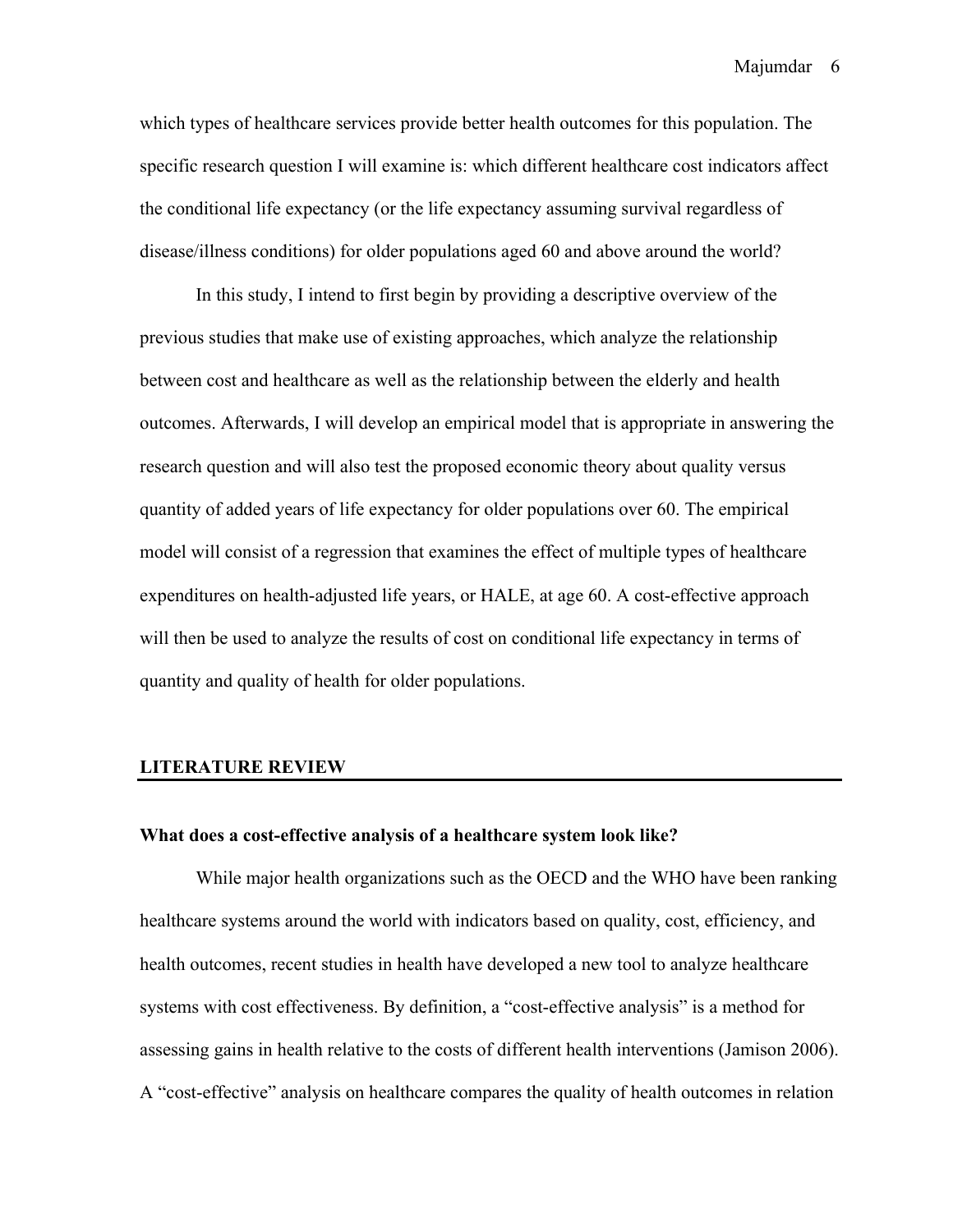to cost. Based on this, a cost effective analysis can also determine whether or not healthcare systems are "efficient," or more specifically if certain healthcare systems produce better quality health outcomes with low costs compared to others. Even this is hard to identify, as there are many theoretical questions that lie in cost-effective analyses such as, what is gain in healthcare? How do we measure it? What is quality of healthcare? What are the different costs of health interventions? I will attempt to explore the different ways through which economists have approached cost-effective analyses in healthcare.

Cost-effective incentives in healthcare systems can be first understood through the relationship between cost and quality. In a study measuring the Dutch healthcare system's performance in patients with diabetes, multi-dimensional quality and cost indicators were used to test whether or not the patients could get the same quality care with lower and higher costs. Researchers used a combined cost-consequence analysis (CCA) to gain more insight on the Dutch healthcare system's performance. A cost-consequence analysis is a type of health economic evaluation in which all direct and indirect costs of healthcare are listed separately from each other and then are compared to different health outcomes. Results from this study indicated that predicated quality of diabetes care was achieved with lower instead of higher costs (Portrait, Galien, and Berg 2015). Therefore, it can be seen how getting similar quality healthcare with lower costs is the first approach economists go about addressing cost-effectiveness – by talking about cost efficiency and quality.

Another approach that uses cost effective analysis to examine the relationship of efficiency and cost in healthcare was conducted economist Michael D. Rosko in 2001. Rosko (2001) in his study uses a stochastic frontier model to estimate inefficiency scores in 1,631 US hospitals during the period 1990 – 1996. Stochastic frontier regression (SFR) is an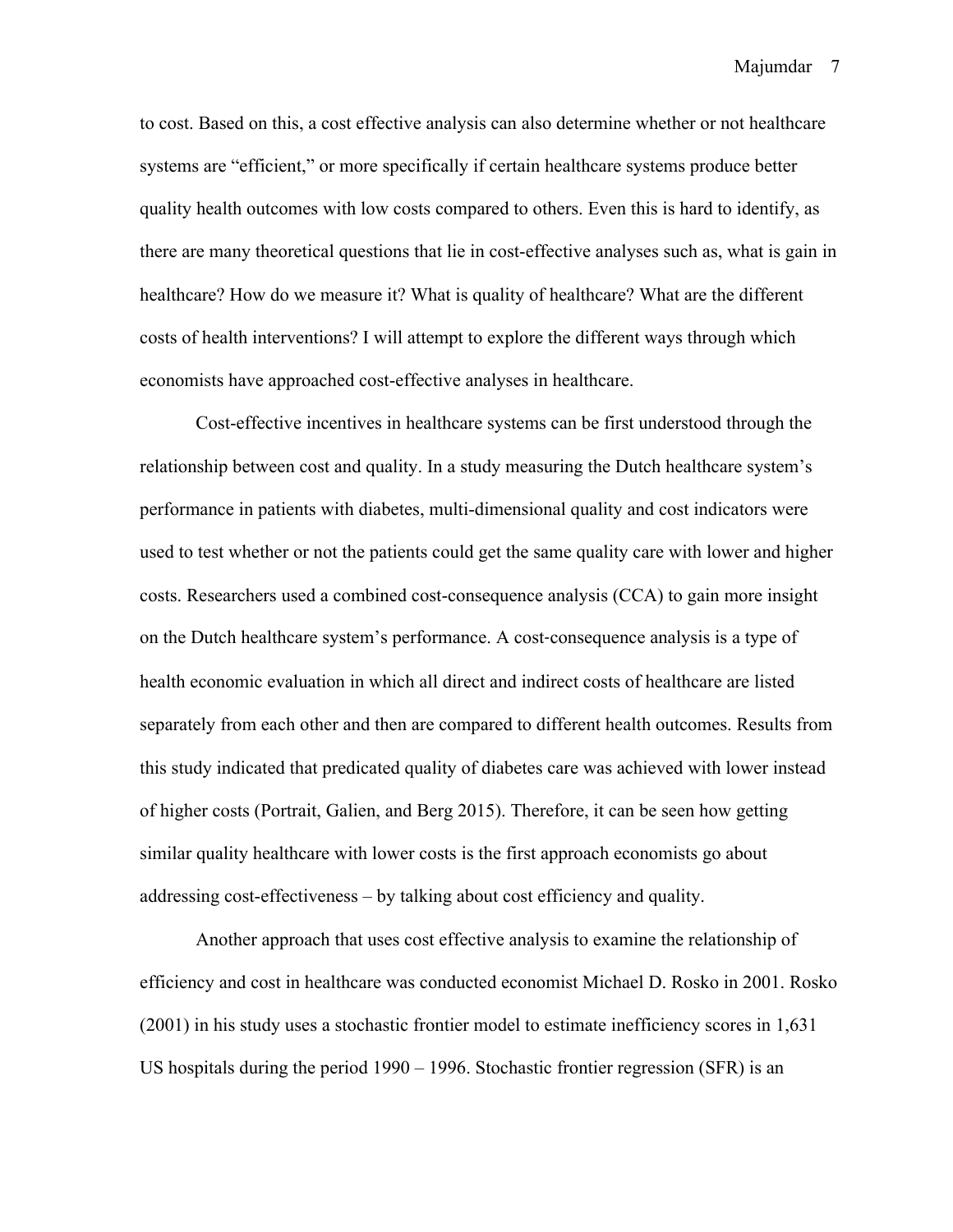econometric technique which accounts for random shocks or error in periods of time when estimating the efficiency at the observed level of outputs and inputs. The results of from this study suggested that US hospitals' inefficiency scores were negatively associated with health medical organization (HMO) penetration, or the proportion of HMO enrolment per county (Rosko 2001). In other words, there was an inverse relationship between HMO penetration and inefficiency, indicating that the growth of managed care actually decreased the hospital efficiency levels.

Cost-effective analyses so far have broadly been used to measure relationships between cost, quality, and efficiency in health care. However, cost-effective analyses also can be used to reveal hidden or overlooked costs, termed as "unrelated costs," and how they affect healthcare systems. In a study titled "Future Costs, Fixed Healthcare Budgets, and the Decision Rules of Cost-Effectiveness Analysis," Van Baal, Meltzer, and Brouwer (2014) examine the unseen costs of life-saving medical technologies and medical interventions administered to cancer patients. Because these technologies and services are mainly used for treatment to side effects of cancer, they do not get counted in overall future costs of cancer treatment. Therefore, this study questions whether or not it is beneficial to include future costs of both related and unrelated medical care costs in economic evaluations of a healthcare system's performance. Through a theoretical lens, these economists suggest that both the costs and benefits of unrelated as well as related medical care together is a cost-effective approach that health insurers need to take. They believe this because with a picture of all the costs that are used towards health treatments, policy makers receive a more informative take on how to make a more efficient use of their designated healthcare budget (Van Baal, Meltzer, and Brouwer 2014).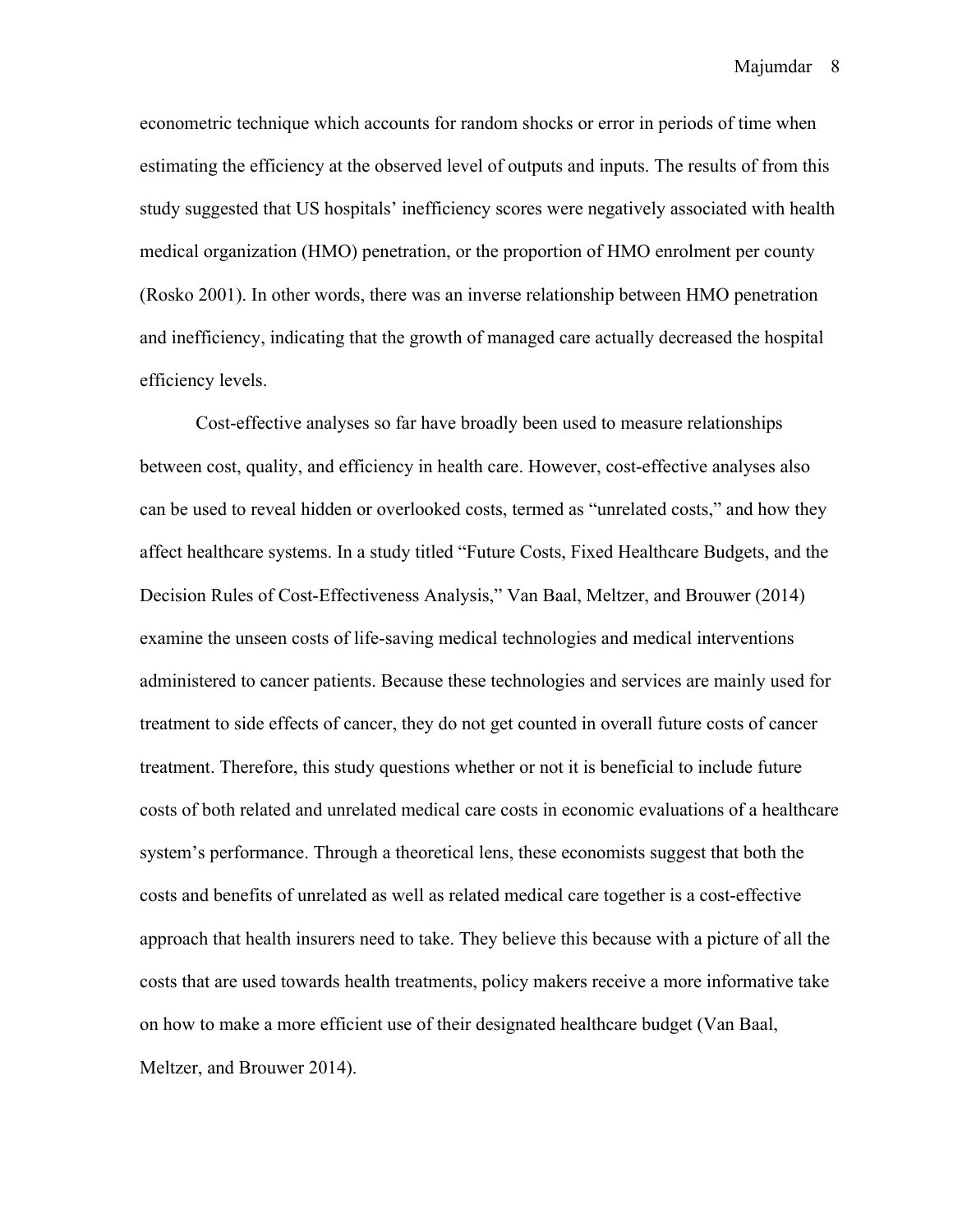#### **How does cost-effective analyses affect overall health outcomes?**

One of the most renown and oldest paradigms for analyzing the quality of healthcare, the Donabedian model, deals with evaluating the medical care process at the level of physician-patient interaction. In this model, Donabedian (1966) discusses how there are three key approaches that can be used to analyze the quality of a healthcare system – process, structure, and outcome. Focusing specifically on the outcome approach, the Donabedian model suggests how outcomes of medical care have been frequently used as measurable indicator for quality because they have "end points" or concrete factual data that are quantifiable (Donabedian 1966). However, this approach also mentions how even though outcome measurements are quantifiable in measuring quality, they can also be irrelevant without a chosen criterion. In this case, that criterion is cost effectiveness, as this study will question whether or not multiple cost indicators are effective in contributing to health outcomes for the elderly.

The following literature demonstrates how a cost-effective analysis can be performed using Donabedian's outcome approach to measure quality of healthcare. Examining the 1985 Medicare Provider Analysis File (MEDPAR), author Steven T. Fleming uses cost-effective analysis to measure US hospital quality in terms of outcomes such as risk-adjusted mortality and readmission indices. Risk-adjusted mortality rates are mortality rates from the RAMI (Risk-Adjusted Mortality Index) that are adjusted for predicted risk of death. Readmission indices for this study measure the number of scheduled and unscheduled readmission of patients from the RARI (Risk-Adjusted Readmission Index) that occur 31 days following a patient's discharge. Fleming (1991) discovered in his work that the behavior of hospitals in response to cost constraints and behavioral consequences on medical outcomes, depended on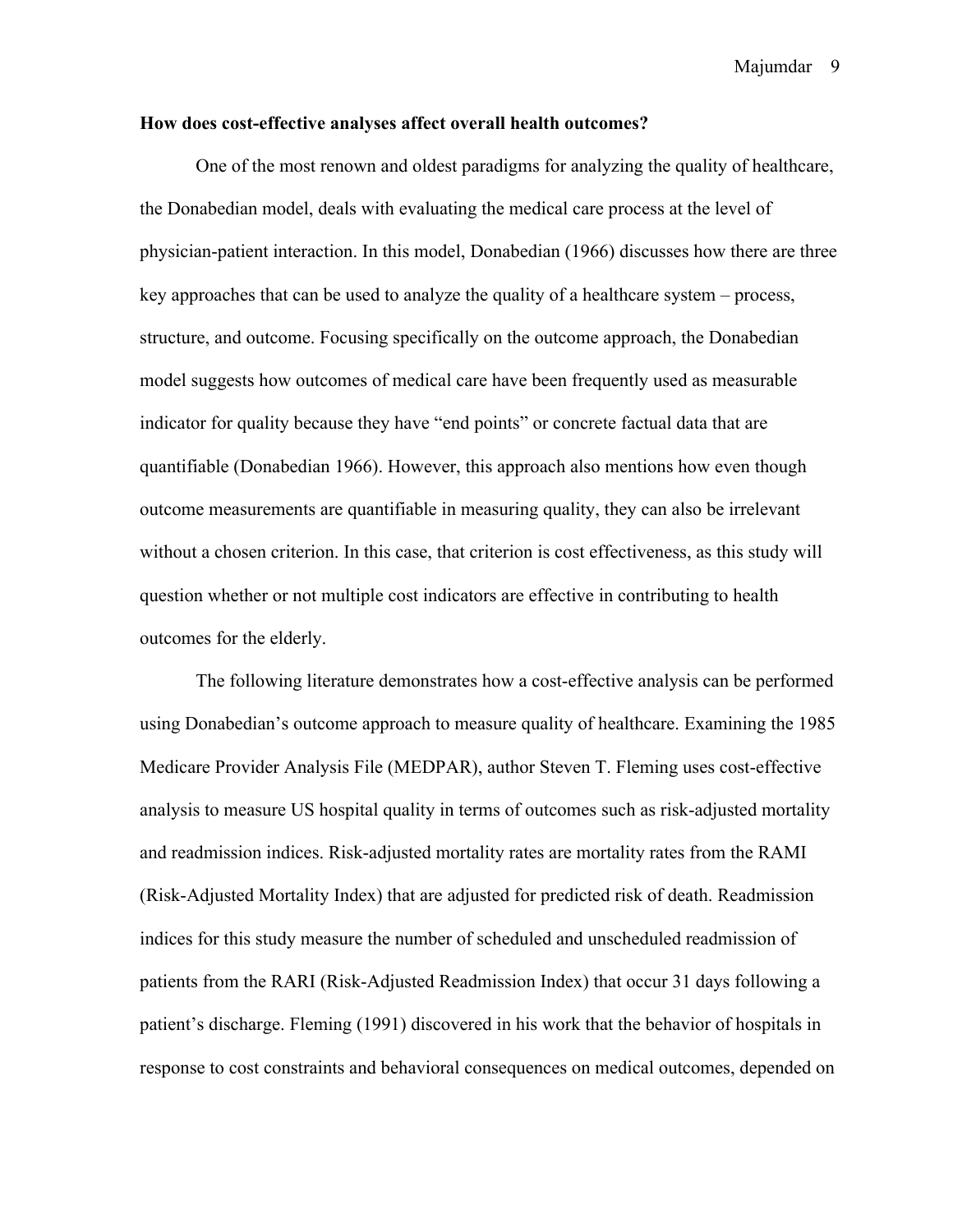where they were put on a cubic cost function in terms of quality measured by the Medicare Provider and Analysis Review (MedPAR) (Fleming 1991). The analysis of the results found that when the level of quality in hospitals was low, a cost reduction was associated with poorer health outcomes and vice versa (Fleming 1991).

Another study conducted some years later on 137 Department of Veteran Affairs hospitals from 1988-1993, used Fleming's work to conduct a similar cost-effective analysis. Using Fleming's cubic cost function that accounted for the risk-adjusted measures of mortality and readmission, researchers Carey and Burgess (1999) also found in their study that in veteran hospitals, cost and health outcomes were positively related. However, they also recognized that Fleming's cubic cost function was inaccurate because it failed to account for factors which could have affected mortality and readmission rates such as severity of illnesses (Carey and Burgess 1999). Therefore, Carey and Burgess conclude that further research must be done to not only improve upon the cubic cost function, but also simultaneously accurately adjust for severity of patients' illnesses in a model that utilizes mortality and readmission rates.

#### **What does better health outcomes for the elderly consist of**?

We have talked about what cost-effective analyses healthcare consist of and how they affect health outcomes. However, these studies have pertained to general patient and hospital data without any specific focus on age, gender, or race (which previous literature has controlled for). For this paper, I attempt to focus on the older age category of patients. Hence, it is necessary to recognize previous studies conducted on this population regarding which health outcomes, apart from life expectancy, have been used to measure cost effectiveness in healthcare.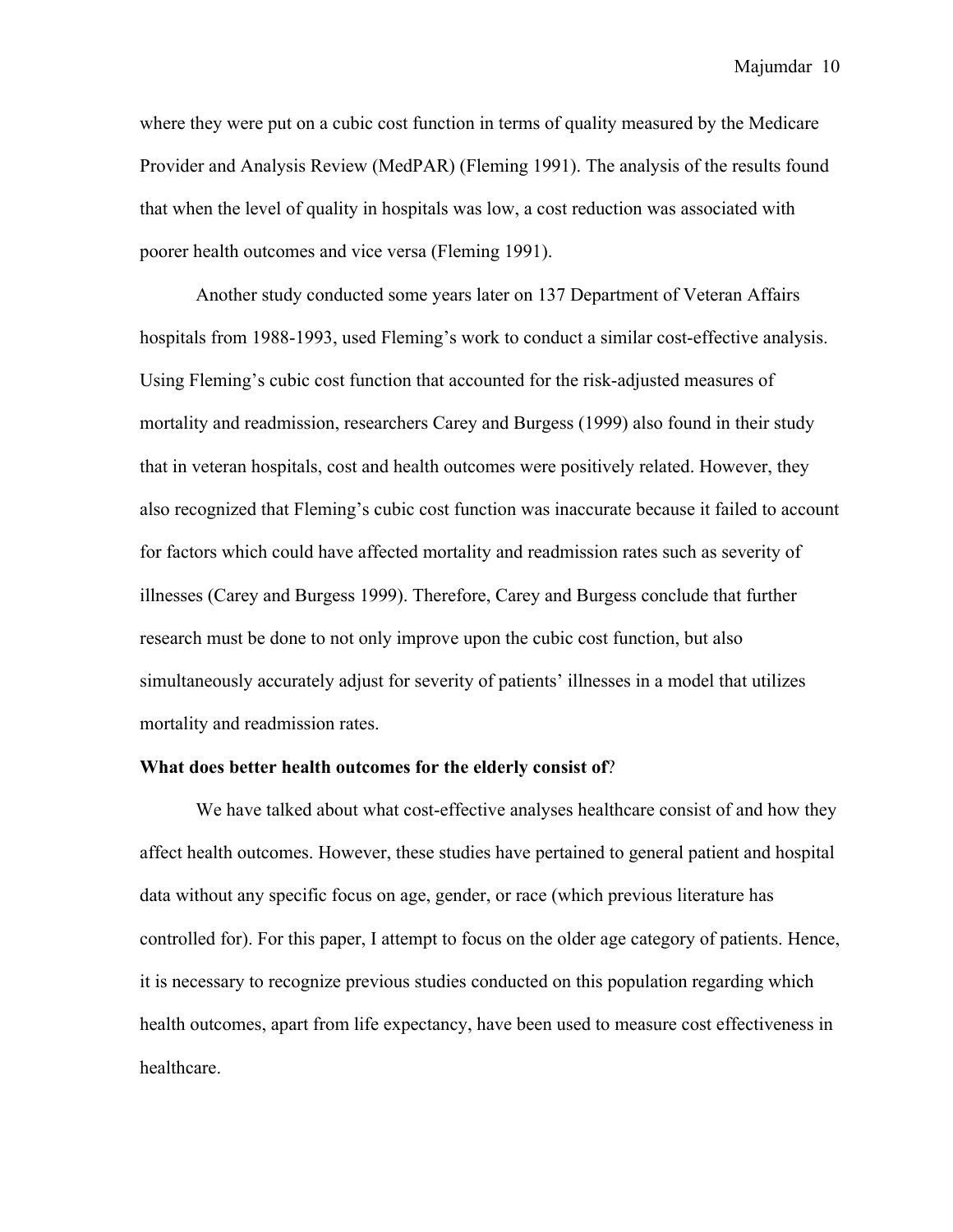One article titled *Health Insurance, Medical Care, and Health Outcomes: A Model of Elderly Health Dynamics*, utilizes prescription drug coverage, measured as a percent of Medicare coverage dedicated to paying for prescribed drugs, as a measurable health outcome of the US's elderly population (Yang, Gilleskie, and Norton 2007). This study examined the effect of Medicare prescription drug coverage on the overall rate of expenditure on medicine for older populations. Results revealed that prescribed drug coverage increased the overall drug rate by 7% to 25% over a five-year period and decreased mortality rates for the elderly as well. Another article accounts for time as a cost factor used to determine health outcomes for the elderly. This study aimed to explore the effect of the cost of time on physical exercise, which measured the health-related quality of life for seniors. With data from a 4-year randomized controlled trial, Eastern Finnish men and women aged 57-78 were surveyed with a questionnaire regarding the cost and time they put into physical exercise. The outcome of this survey illustrated that motivation and the labor market position are important factors in determining the cost of physical exercise in terms of time. Furthermore, an increase in time spent on physical exercise for senior citizens had positive effects on their health outcomes such as it improved physical and mental components of health (Kollner, Valtonen, Komulainen, Hassinen, and Rauramaa 2012).

Another study, which looks at the impact of health insurance public policy called China's New Cooperative Medical Scheme (NCMS) for senior citizens, used three different types of health outcome measures – mortality within three years, self-reported health (or survey-reported health), and measured health through hospital physical examinations. Launched in 2003, the NCMS is a public healthcare insurance system instated in rural areas of China. This study attempts to assess the effect of NCMS on specifically senior citizens in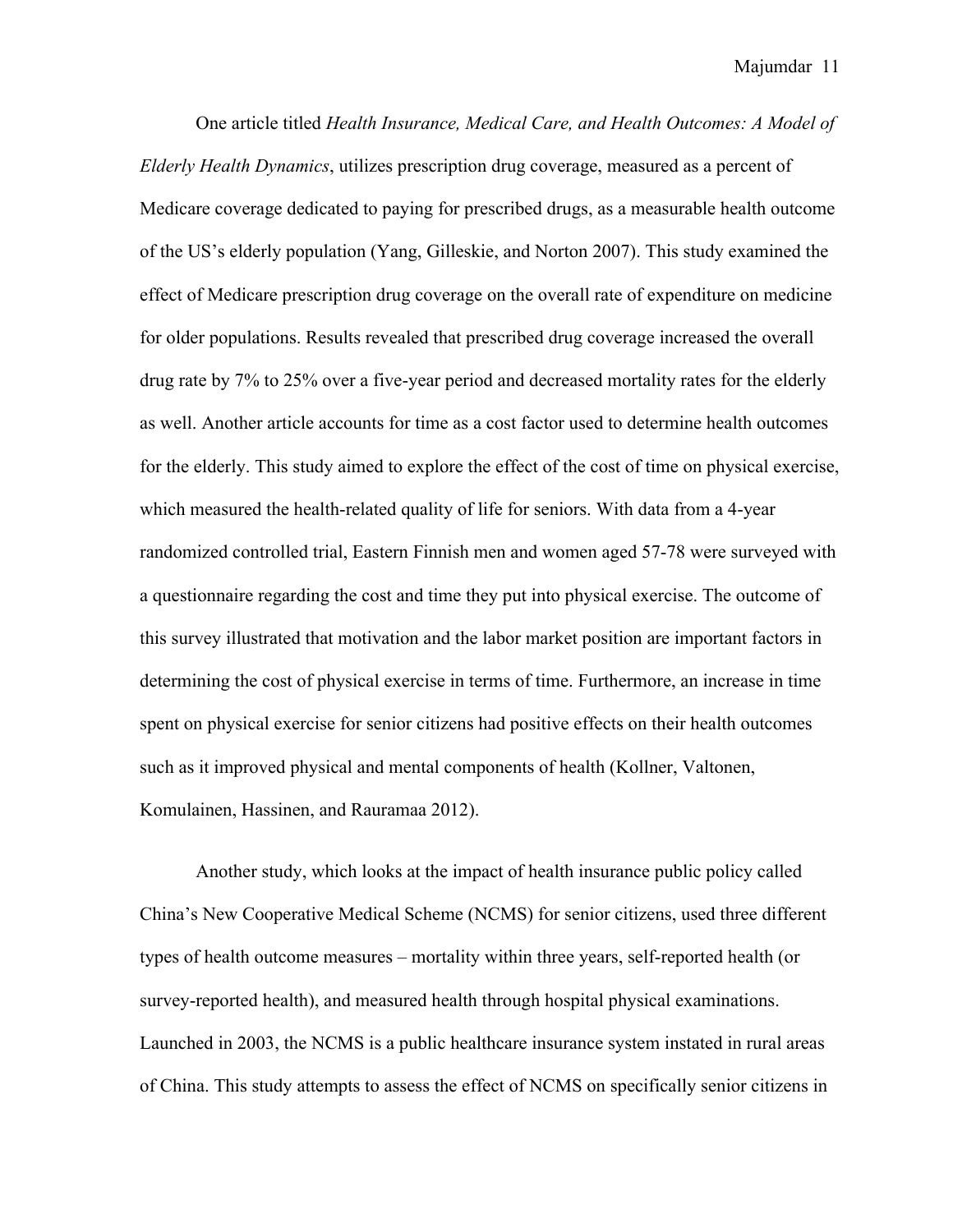rural areas of China. Results of this study revealed that rural senior citizens classified as lowincome benefitted more than rural senior citizens classified as high-income (Cheng, Liu, Zhang, Shen, and Zeng 2014). Additionally, this study reports that in rural counties in China, NCMS had no significant effect on healthcare-uninsured seniors in terms of mortality rates, but did moderately reduce the mortality rates for healthcare-insured seniors (Cheng, Liu, Zhang, Shen, and Zeng 2014).

There are a plethora of studies that have tried to answer the question of what constitutes better health outcomes for older populations across the globe apart from ones cited. With this paper, my goal is to contribute a different cost-effective approach in determining the quality of health outcomes for the elderly. The "different" cost-effective approach I use specifically examines the quality of conditional life expectancy for older populations. This approach will include the types of healthcare costs that affect the conditional life expectancy of the elderly and whether or not they improve the quality of health per year as well.

#### **THEORY & MODEL**

Using a classical linear regression model, I will attempt to test the economic theory of "quality versus quantity" and analyze it in terms of life expectancy for senior populations. The "quality versus quantity" economic theory was developed in an article called *Interaction between Quantity and Quality of Children* by economists Gary S. Becker and Gregg Lewis at the University of Chicago back in 1974. Becker and Lewis (1974) argued that the relationship between quantity of children per household and quality of children per household was closely related. For the purposes of this study, "quality" of children can be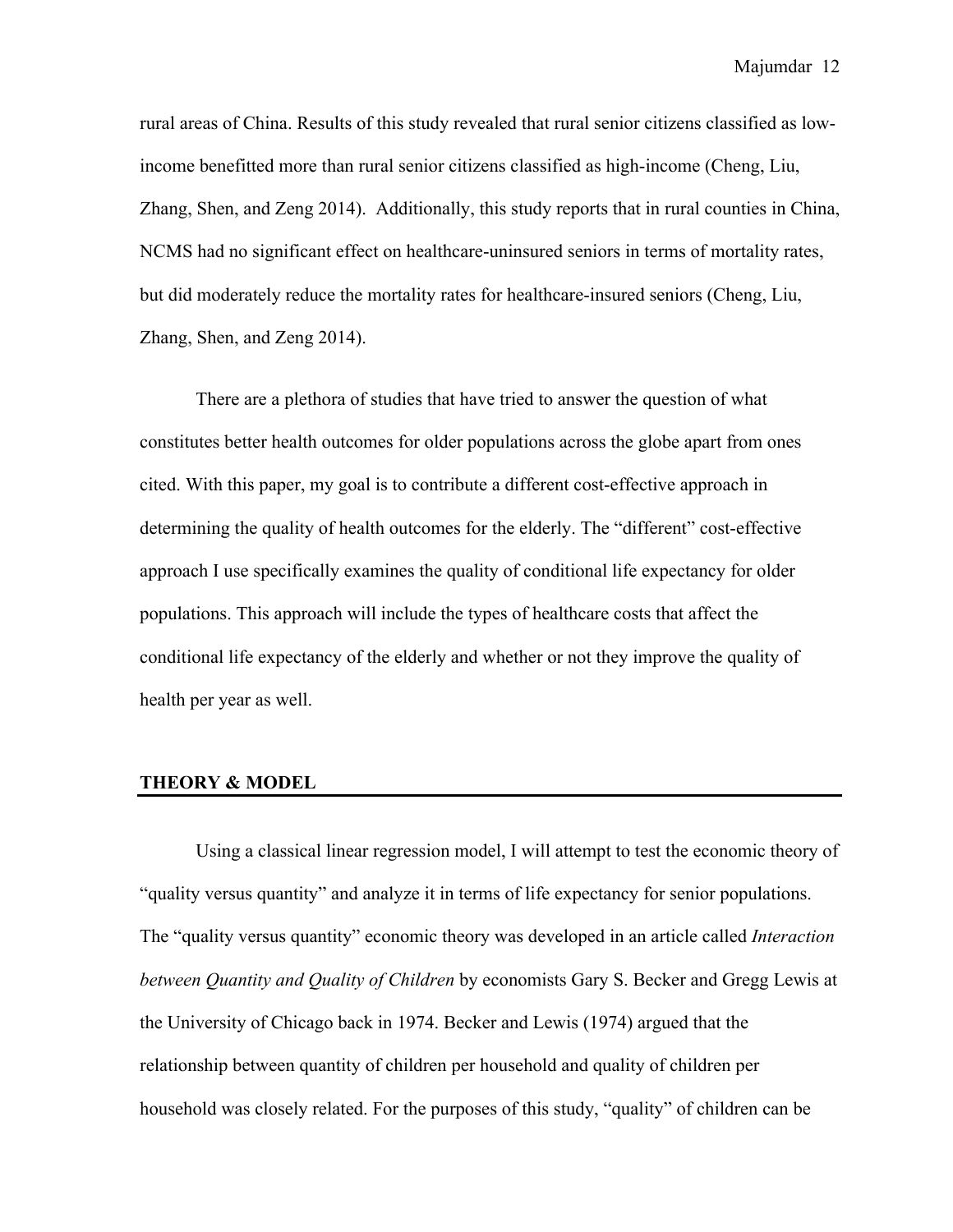defined as the rate of consumption for each child and "quantity" of children can be defined as the number of children per household. More importantly, Becker and Lewis (1974) used "shadow prices," or estimates of the cost of one child per household with respect to household income level. They concluded that theoretically quality affected the price of children more than the quantity, as households with higher income levels with less children cost more to take care of than lower-income households with more children (Becker and Lewis 1974). Higher-income households have higher-quality children that consumed more than lower-quality children from lower-income households, hence why children of higherincome households had higher prices.

I attempt to investigate if Becker and Lewis's findings are consistent with the empirical cost-effective model on healthcare being tested in this paper. I will see whether or not a close relationship between quantity and quality of life expectancy for older populations exists as it does for children. More specifically, this model will investigate which cost indicators of healthcare affect the quality of health added to the lives of the elderly.

In the linear multi-regression model, the dependent variable, or  $Y_i$ , will be HALE at age 60 (measured as a number of additional years to age 60). The cost indicators that will be chosen as the explanatory, independent variables for this regression include: external resources on health, general government health expenditure, out-of-pocket expenditure, private health expenditure, private insurance, social security funds, total health expenditure (THE), total health expenditure per capita (THE per capita), and developed or developing nation as a dummy variable (where developed nations =1 and developing nations =0).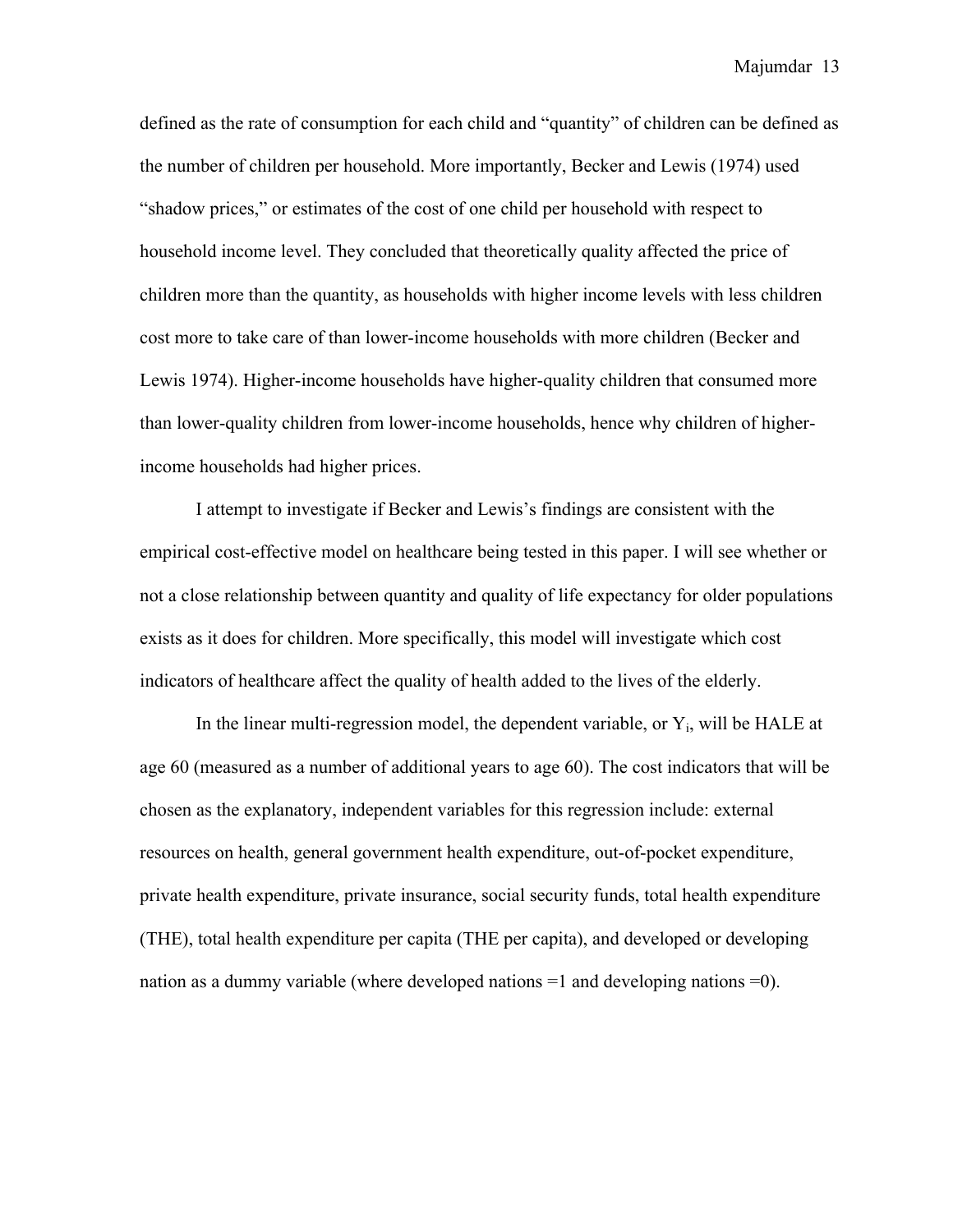Hence, the regression model is generally identified as:

#### $Y_i = \beta_0 + \beta_1 X_{i1} + \ldots + \beta_n X_{in} + \epsilon_i$

where  $Y_i$  is the dependent variable,  $X_{ip}$  is the number of independent variables,  $\beta s$  are the coefficients for each independent variable, and  $\varepsilon_i$  is the error term (which is equal to 0). When we input health life expectancy at age 60 as  $Y_i$ , or the dependent variable, and all the other variables as independent X-variables, the regression equation becomes:

HALE =  $\beta_0$  +  $\beta_1$  EXT, RES +  $\beta_2$  GGE +  $\beta_3$  PVT, H +  $\beta_4$  OOP +  $\beta_5$  PVT, I +  $\beta_6$  SSF +  $\beta_7$  THE + **β8 THE P.C. + β9 DEV.NAT**

In this regression equation, the abbreviations for each variable are:

**HALE** = health life expectancy at age 60 (measured as number of additional years to age 60)

**EXT.RES** = external resources (measured as a % of total healthcare expenditure)

**GGE** = general government expenditure (measured as a % of total healthcare expenditure)

**OOP** = out-of-pocket expenditure (measured in US\$ per capita)

**PVT.H** = private healthcare expenditure (measured as a % of total healthcare expenditure)

**PVT.I** = private insurance expenditure (measured  $\%$  of private healthcare expenditure)

**SSF** = social security funding (measured as a percent of general government expenditure)

**THE** = total healthcare expenditure (measured as a % of gross domestic product or GDP)

**THE P.C.** = total healthcare expenditure per capita (measured in US\$ per capita)

**DEV.NAT** = developed/developing nation (measured as two possible outcomes, 1 and 0)

Each variable in this equation has an in depth description and explanation to why it has been included in the model that can be seen in Appendix A at the end of this study. Also, Appendix A includes more information on the unit of measure for each independent variable in the model.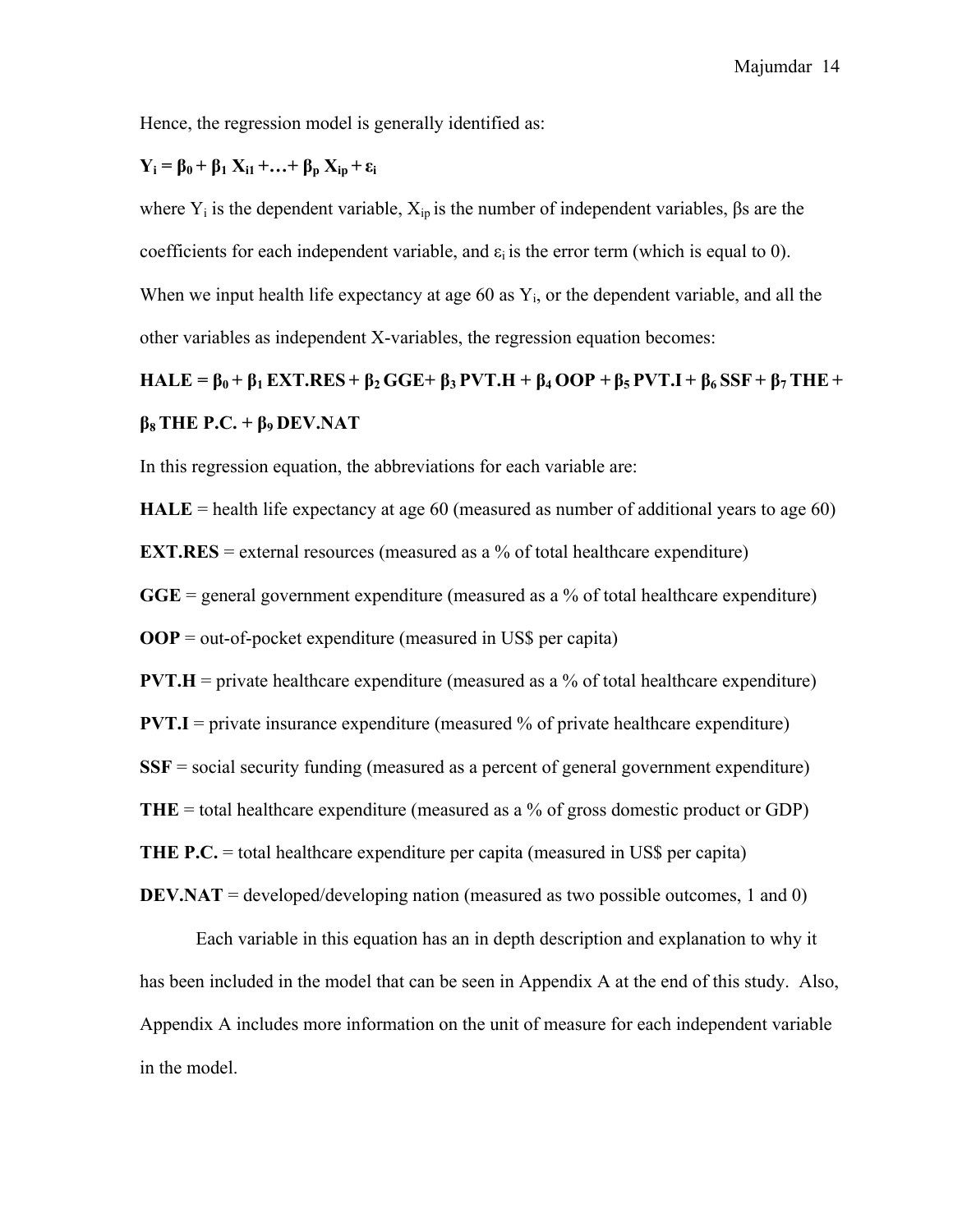Most of the data (with the exception of the variable DEV.NAT) for the regression model has been obtained from the World Health Organization (WHO) database. Established in 1948, the WHO is a specialized agency of the United Nations concerned with international public health policies. Furthermore, the WHO uses its Global Health Observatory data to serve as a gateway to health-related statistics for more than 1000 indicators for 194 membercountries around the world. For the purposes of the regression model stated previously, the data obtained was mostly cross-sectional specifically for year 2000. Cross sectional data can be recognized as a type of data collected by observing many subjects (such as individuals, firms, countries, or regions) in one specific time period.

However, due to an unexpectedly large amount of missing data for particular countries, two of the countries' data (Afghanistan and Cote d'Ivoire) have been taken from 2002, making the entire model technically pooled cross-sectional data, or data that has randomly sampled observations of subjects at different time periods. Because this model has HALE at age 60 as the dependent variable, the only year in the WHO database that contained this information was 2000. Furthermore, even though there are 194 member countries, only 122 out of those 194 countries contained data for all of the healthcare cost indicators. Therefore, because this model uses the number of countries as the number of observations, the total number of observations for this regression model was equivalent to 122. Reasons for the missing 72 member-countries' data include blanks for some of the independent variables. The WHO records blanks in the data under the following conditions: no applicability, financial constraints, lack of resources, or no registration of the unit. The data for the dummy variable, developed/developing nation (DEV. NAT), has been obtained from the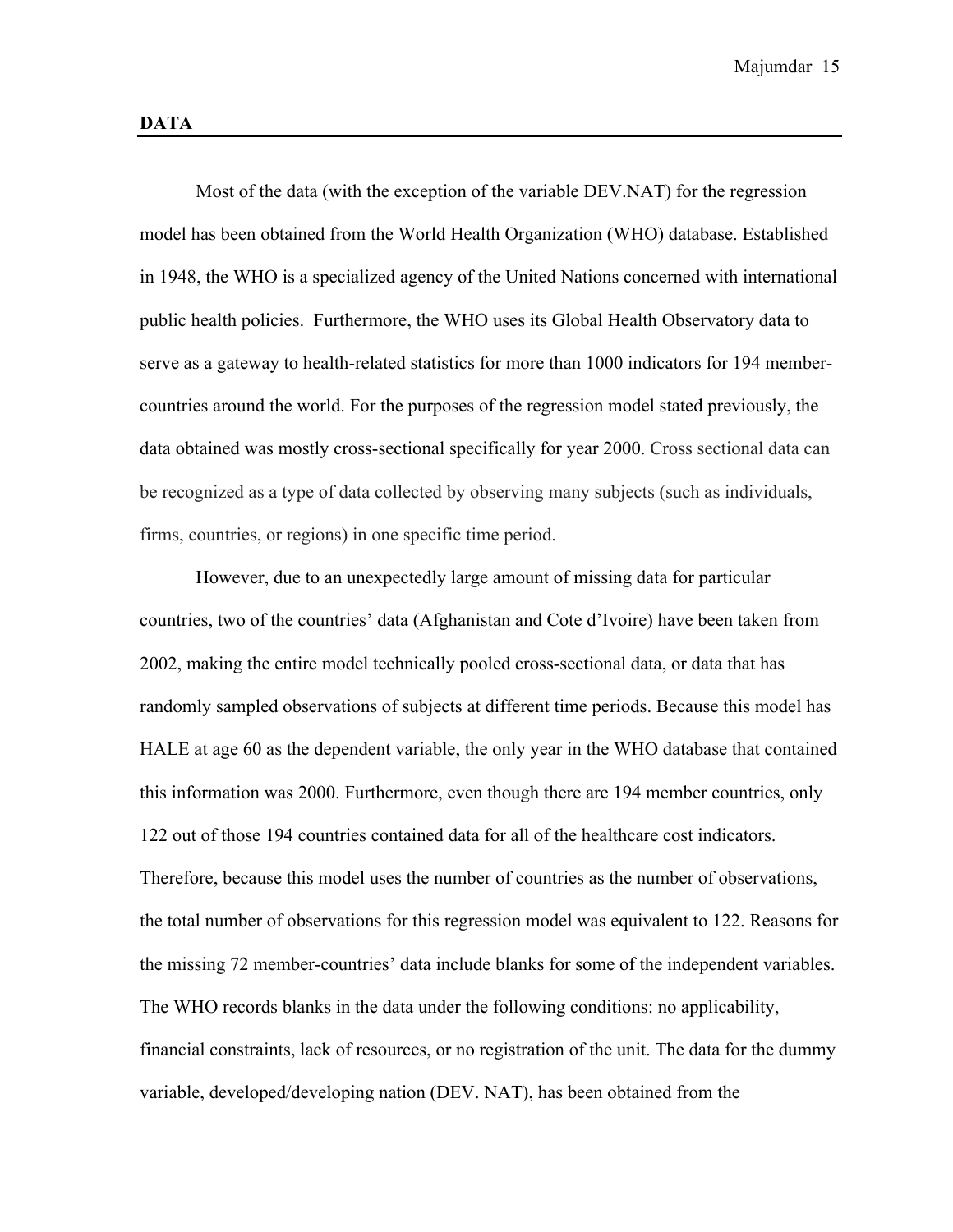Development Policy and Analysis Division (DPAD) of the Department of Economic and Social Affairs in the United Nations Secretariat. The United Nations Secretariat is one of the six major branches of the United Nations (UN). The UN is the largest and most familiar intergovernmental organization that promotes international cooperation and maintains international order amongst 193 member-countries.<sup>9</sup> The summary statistics of each variable in the regression model can be seen below in Figure 1.

| <b>Variable</b>               | <b>Observations</b> | Mean     | <b>Standard</b><br><b>Deviation</b> | <b>Minimum</b> | Maximum  |
|-------------------------------|---------------------|----------|-------------------------------------|----------------|----------|
| HALE (# years)                | 122                 | 13.50164 | 2.273425                            | 7.5            | 18.2     |
| <b>EXT.RES</b> $(\% )$        | 122                 | 7.172755 | 10.65738                            | $\overline{0}$ | 71.11573 |
| $GGE$ $%$                     | 122                 | 53.87585 | 20.39795                            | 7.094141       | 94.27777 |
| <b>OOP</b> (US\$ per capita)  | 122                 | 87.22806 | 150.3502                            | 1.561323       | 1167.61  |
| <b>PVT.H</b> $(\%)$           | 122                 | 46.31678 | 20.49953                            | 5.722225       | 96.90898 |
| <b>PVT.I</b> $(\%)$           | 122                 | 10.16374 | 14.66201                            | $\overline{0}$ | 77.27142 |
| $SSF$ (%)                     | 122                 | 21.60984 | 32.08491                            | $\overline{0}$ | 99.00284 |
| THE $(\% )$                   | 122                 | 5.712966 | 2.124009                            | 1.836784       | 13.63    |
| THE P.C.                      | 122                 | 416.9336 | 794.0728                            | 3.194748       | 4788.312 |
| (US\$ per capita)<br>DEV. NAT | 122                 | 0.172131 | 0.3790511                           | $\overline{0}$ |          |

**Figure 1:** This table displays the summary statistics for each variable (dependent and independent) in the regression model described in the previous section. Units of measurement for each variable are in parenthesis next to the abbreviations. DEV.NAT has no units of measure next to it since it is a dummy variable with only two possible outcomes. **Note:** Please refer to Appendix A for more information on units of measure.

Figure 1 reveals that the range of the dependent variable, HALE, is quite short from 7.5 – 18.2 years, implying that there is only 10.2 years of variation amongst all 122 countries. Also, it can be seen how some of the minimum values for quantitative variables such as EXT.RES, PVT.H, and SSF are "0." This signifies that some countries do not have this type

<sup>&</sup>lt;sup>9</sup> National Geographic, "International Organization," National Geographic,

https://www.nationalgeographic.org/encyclopedia/international-organization/.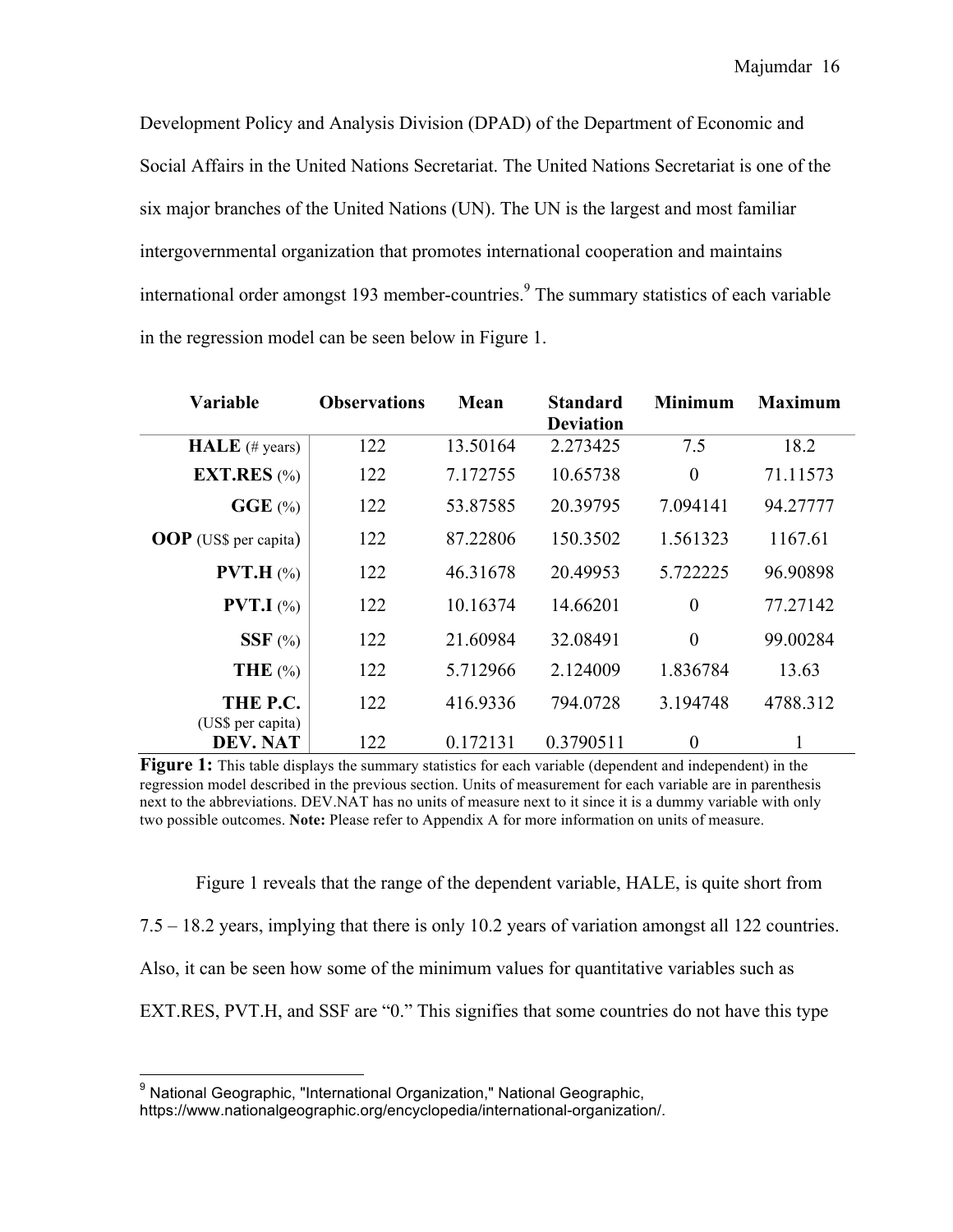of cost indicator implemented or do not have a policy that include these types of funding. For example, 51 countries out of the 122 did not have a recognized social security funds program for senior citizens. Therefore, the WHO records these values as 0% of general government expenditure (does the same for the other cost indicators in the model represented in percentages too). Also note that the minimum and maximum values of the DEV.NAT variable is 0 and 1 respectively because it is a dummy variable.

Before analyzing the data, another important aspect to test for is if the independent variables in the regression model are collinear with each other or not. When independent variables are collinear to each other in a model, it makes one independent variable's data dependent on another independent variable. In order to use a linear regression, estimators in the model must be independent of one another so that the error in each variable is random and minimized. With high or perfect multicollinearity between variables, this assumption is violated. Highly correlated variables have many potential consequences in a regression model such as producing misleading hypothesis testing results, giving insignificant coefficient signs or magnitudes, and generating larger standard errors for each variable. Therefore, the collinearity between variables have been outlined in Figure 2 and Figure 3, which look at the correlation coefficients and variance inflation factors (VIF) respectively.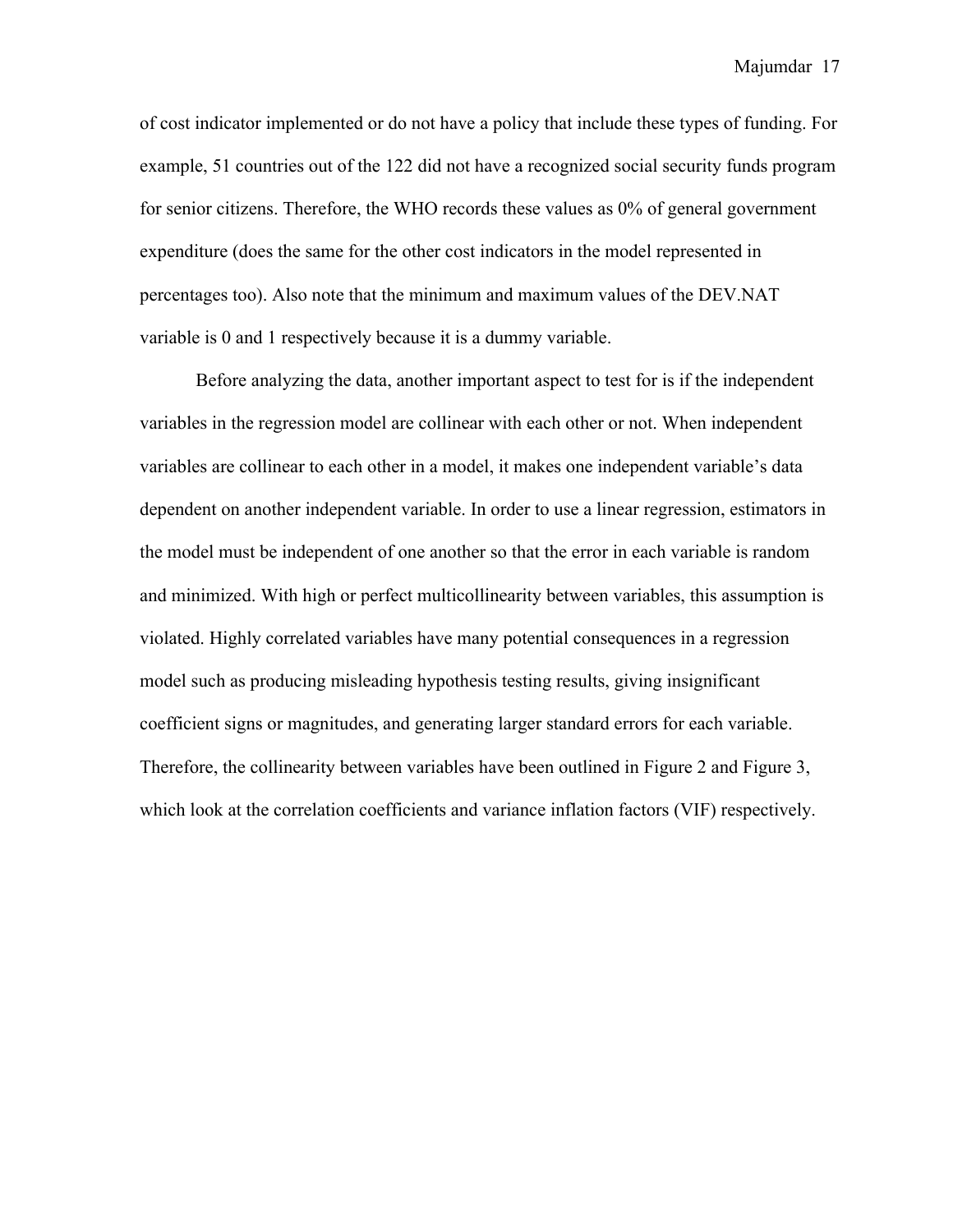|              | <b>HALE</b> | EXT.       | GGE   | <b>OOP</b> | PVT.     | PVT.  | <b>SSF</b> | <b>THE</b> | <b>THE</b>  | DEV.       |
|--------------|-------------|------------|-------|------------|----------|-------|------------|------------|-------------|------------|
|              |             | <b>RES</b> |       |            | H        |       |            |            | <b>P.C.</b> | <b>NAT</b> |
| <b>HALE</b>  | 1.000       |            |       |            |          |       |            |            |             |            |
| EXT.         | $-0.496$    | 1.000      |       |            |          |       |            |            |             |            |
| <b>RES</b>   |             |            |       |            |          |       |            |            |             |            |
| GGE          | 0.442       | $-0.095$   | 1.000 |            |          |       |            |            |             |            |
| <b>OOP</b>   | 0.583       | $-0.303$   | 0.180 | 1.000      |          |       |            |            |             |            |
| PVT. H       | $-0.426$    | 0.088      |       |            | 1.000    |       |            |            |             |            |
|              |             |            | 0.994 | 0.175      |          |       |            |            |             |            |
| <b>PVT.I</b> | 0.366       | $-0.289$   | 0.151 | 0.324      | $-0.135$ | 1.000 |            |            |             |            |
| <b>SSF</b>   | 0.472       | $-0.289$   | 0.215 | 0.302      | $-0.216$ | 0.207 | 1.000      |            |             |            |
| <b>THE</b>   | 0.375       | $-0.154$   | 0.140 | 0.525      | $-0.136$ | 0.305 | 0.425      | 1.000      |             |            |
| <b>THE</b>   | 0.609       | $-0.282$   | 0.313 | 0.087      | $-0.312$ | 0.420 | 0.562      | 0.360      | 1.000       |            |
| <b>P.C.</b>  |             |            |       |            |          |       |            |            |             |            |
| DEV.         | 0.587       | $-0.288$   | 0.402 | 0.654      | $-0.404$ | 0.210 | 0.403      | 0.462      | 0.757       | 1.000      |
| <b>NAT</b>   |             |            |       |            |          |       |            |            |             |            |

**Figure 2:** This table displays a correlation coefficient matrix for variables (dependent and independent) in pairs. The correlation coefficients, or r-values, in the table are meant to represent the collinearity between the variable on the first row with each other variable on the first column. For example, the r-value between variables HALE and EXT.RES in the first column is -0.496. Note that the r-value will be 1.000 if the variable on the horizontal row is being paired with itself on the column. R-values that are higher than .8 indicate high collinearity between two variables. **Note:** Please refer to Theory & Model section for variable abbreviations.

| Variable        | VIF   |
|-----------------|-------|
| <b>PVT.H</b>    | 97.25 |
| GGE             | 96.74 |
| THE P.C.        | 7.10  |
| <b>OOP</b>      | 4.81  |
| <b>DEV. NAT</b> | 2.81  |
| <b>THE</b>      | 1.65  |
| <b>PVT.I</b>    | 1.41  |
| <b>SSF</b>      | 1.38  |
| <b>EXT. RES</b> | 1.24  |
| <b>Mean VIF</b> | 23.82 |

**Figure 3:** This table displays the variation inflation factor (VIF) calculations for variables (dependent and independent) in the regression from the previous section. VIF statistics represent each variable's collinearity to the regression model overall. Represented in descending order from highest to lowest in value, VIF calculations greater than 10 signal a variable has high collinearity in the regression model. The same applies for the mean VIF of the model, as it must be below 10 in order to have no high multicollinearity. **Note**: Please refer to Theory & Model section for variable abbreviations.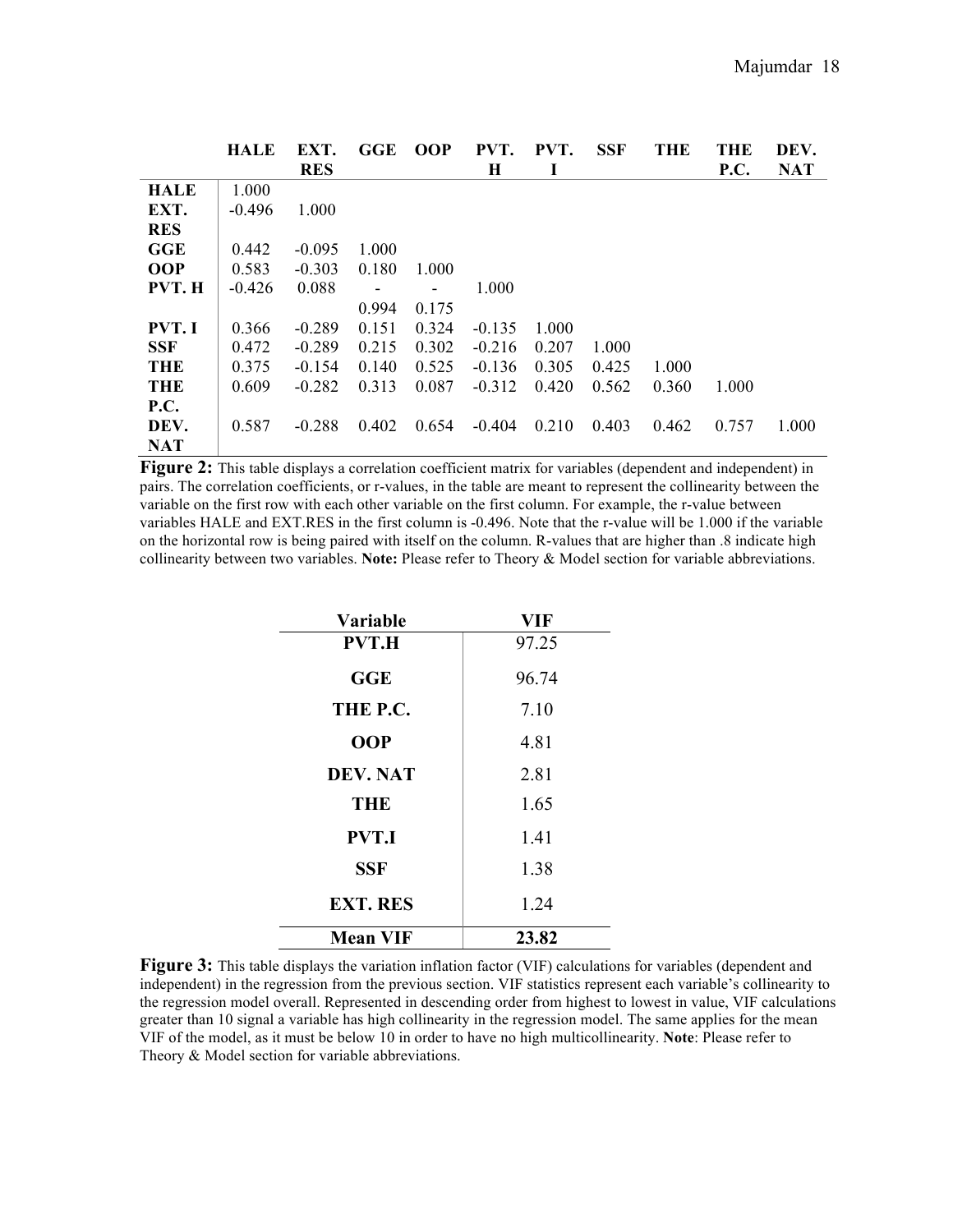In Figure 2, we see alarmingly large correlation coefficient shared between general government expenditure (GGE) and private healthcare expenditure (PVT.H) of -0.994, which indicates both are highly collinear to each other. In Figure 3, we see the VIF statistics for both to be high as GGE is 96.74 and PVT.H is 97.25, signifying that there is high multicollinearity in the regression model overall. Referring to the definition of total healthcare expenditure (THE), $^{10}$  it can be seen why this is the case. Both GGE and PVT.H are the two major components that make the sum of THE and therefore the values for each can be predicted if the other is present. All the other paired variables maintain relatively low r-values and VIF statistics, therefore passing as not collinear to each other and to the regression model overall.

To address the highly collinearity of GGE and PVT.H, I divided the model into two separate regressions which has one of the two variables defined as:

**MODEL 1** (GGE included): **HALE =**  $\beta_0 + \beta_1$  **EXT.** RES +  $\beta_2$  GGE +  $\beta_3$  OOP +  $\beta_4$  PVT.I + **β<sup>5</sup> SSF + β<sup>6</sup> THE+ β<sup>7</sup> THE P.C. + β8 DEV. NAT**

**MODEL 2 (PVT. H included): HALE =**  $\beta_0 + \beta_1$  **EXT. RES** +  $\beta_2$  PVT.H +  $\beta_3$  OOP + **β<sup>4</sup> PVT.I + β<sup>5</sup> SSF + β<sup>6</sup> THE+ β<sup>7</sup> THE P.C. + β8 DEV. NAT**

<sup>&</sup>lt;sup>10</sup> Refer to Appendix A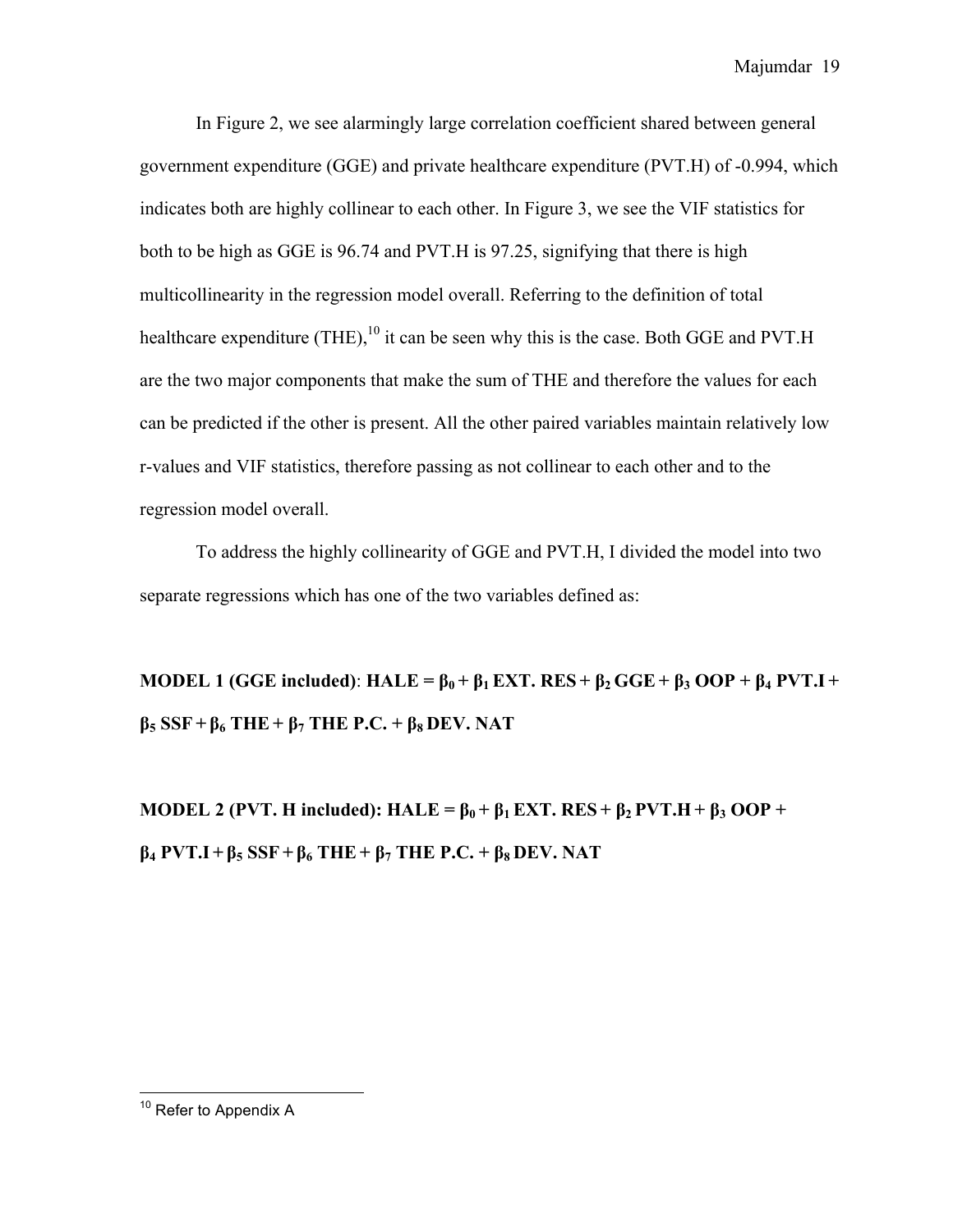| HALE (# of years) | <b>MODEL 1</b> | <b>MODEL 2</b> |
|-------------------|----------------|----------------|
|                   | $-0.0552***$   | $-0.0553***$   |
| EXT. RES $(\% )$  | (0.01358)      | (0.01368)      |
| GGE(%)            | $0.0288***$    |                |
|                   | (0.00732)      |                |
| <b>OOP</b>        | $0.0042**$     | $0.0043**$     |
| (US\$ per capita) | (0.00187)      | (0.00189)      |
|                   |                | $-0.0271***$   |
| Pvt. $H(\% )$     |                | (0.00735)      |
| Pvt. I $(\% )$    | 0.0141         | 0.0149         |
|                   | (0.01039)      | (0.01046)      |
|                   | $0.01481***$   | $0.01483***$   |
| SSF(%)            | (0.00539)      | (0.00543)      |
|                   | $-0.0285$      | $-0.02909$     |
| <b>THE</b> (%)    | (0.07606)      | (0.07665)      |
| THE P.C.          | 0.0003         | 0.00002        |
| (US\$ per capita) | (0.00042)      | (0.00043)      |
|                   | 0.7469         | 0.7786         |
| <b>DEV. NAT</b>   | (0.59570)      | (0.60035)      |
|                   | 11.5269***     | 14.3299***     |
| <b>CONS</b>       | (0.56706)      | (0.54076)      |
|                   | <b>MODEL1</b>  | <b>MODEL 2</b> |
|                   | $N = 122$      | $N = 122$      |
|                   | $R^2 = 0.6101$ | $R^2 = 0.6042$ |
|                   | $F = 22.10***$ | $F = 21.57***$ |

**Figure 4:** This table displays the regression results for Model 1 and Model 2 holding HALE as the dependent for both. A new abbreviation, CONS, is introduced here as it stands for the constant in the model. Coefficients for each independent variable are on the first line of each row and its standard errors are right below in parenthesis on the second line of each row. In Model 1, PVT.H has a dash because it was omitted; and for Model 2, GGE has a dash because it was omitted. Significance of the coefficients are indicated under the 10% level (\*), under the 5% level (\*\*), under the 1% level (\*\*\*). This regression already accounts for multicollinearity and heteroskedascticity (none were present in the model). **Note:** Please refer to Theory & Model section for variable abbreviations and Appendix A for more information on units of measure.

From the results in Figure 4, which include Model 1 and Model 2, both have an  $\mathbb{R}^2$ value that allows us to explain about 60% of the variation in the data. Furthermore, along with a high  $R^2$  value, the F-statistic of both Model 1 and Model 2 are significant as well under the 1% level, indicating that the results of each model hold overall significance. Of the individual variables, the statistically significant variable under the 5% level was out of pocket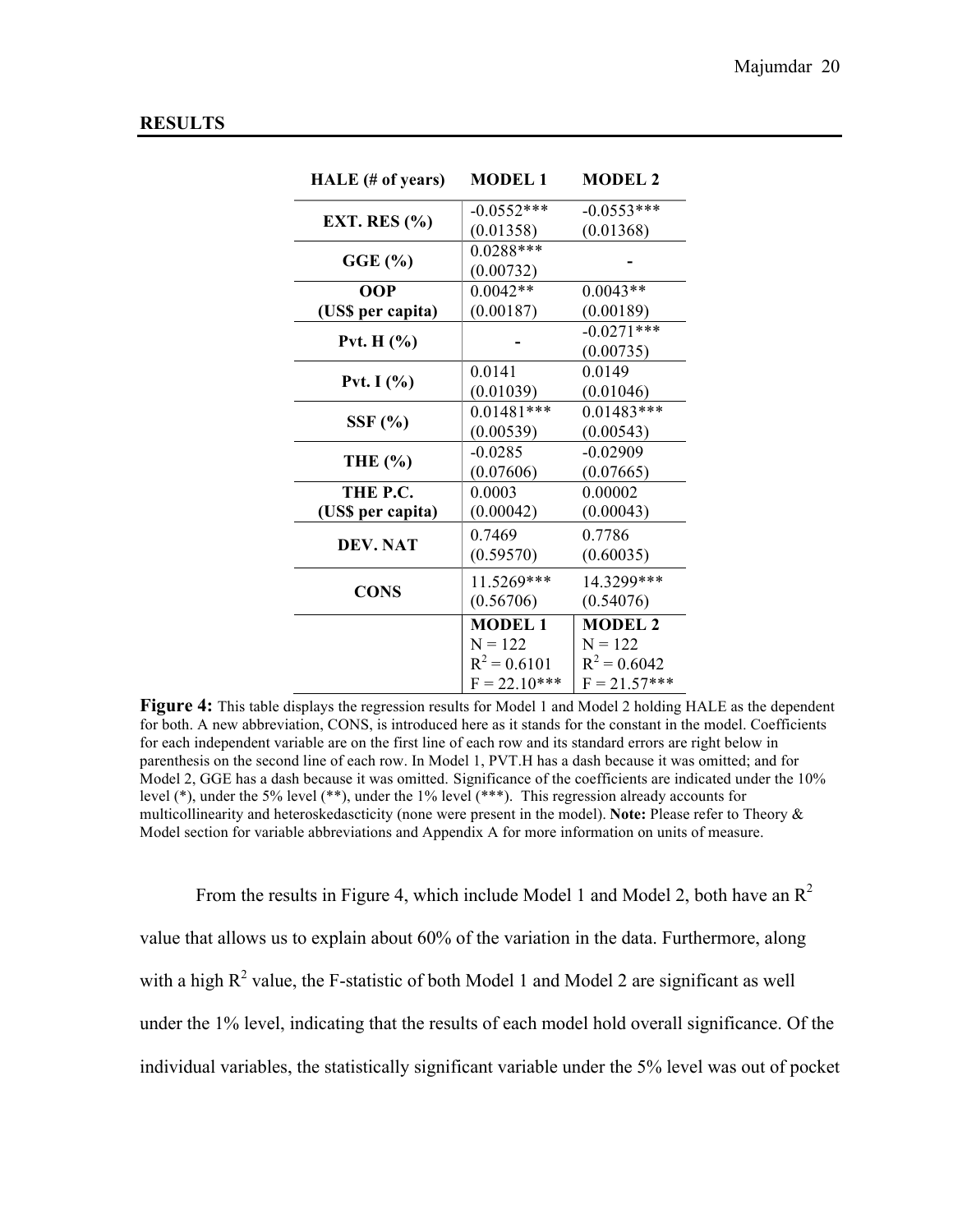expenditure; and under the 1% level were EXT.RES, GGE (in Model 1), PVT.H (in Model 2), SSF, and CONS. The insignificant variables remained the same across both Model 1 and Model 2, as they were PVT.I, THE, THE P.C., and DEV.NAT.

Focusing specifically on Model 1, which included government general expenditure (GGE) instead of private healthcare (PVT.H), the first statistically significant variable is the constant (CONS). The coefficient of the constant being statistically significant indicates that the minimum amount of HALE years for people at age 60 is approximately 11, which is relatively high. The reason why it can be deemed as high is because if we were to look at Figure 1, the mean of HALE was about 13 across all countries and the coefficient of the constant itself is about 11 years. This implies that without any funding or expenditure, seniors will still be given a minimum of 11 years to live after 60 reaching a life expectancy of 71 years, which is only about 2 years less than the average (73 years). The second significant variable is social security funding with a positive coefficient of 0.0148, which means that for every 1% social security funding went up, HALE increased by about 0.0148 of a year. In reality, this is a relatively small magnitude because mathematically even if we were to increase social security funding by 100%, life expectancy would only increase by 1.5 years or about 1 year and 6 months for people at age 60. Similar results were drawn even when looking at the third positive significant variable in Model 1, general government spending (GGE). In spite being significant, if general government spending were to increase also by 100%, its coefficient suggests that HALE would only increase by 2.9 years or about 2 years and 10 months. The fourth positive statistically significant variable in Model 1, which had the greatest impact on HALE with a coefficient of 0.0042, conveys how for every \$100 spent out of pocket on healthcare, HALE at age 60 increased by .42 years or almost 5 months.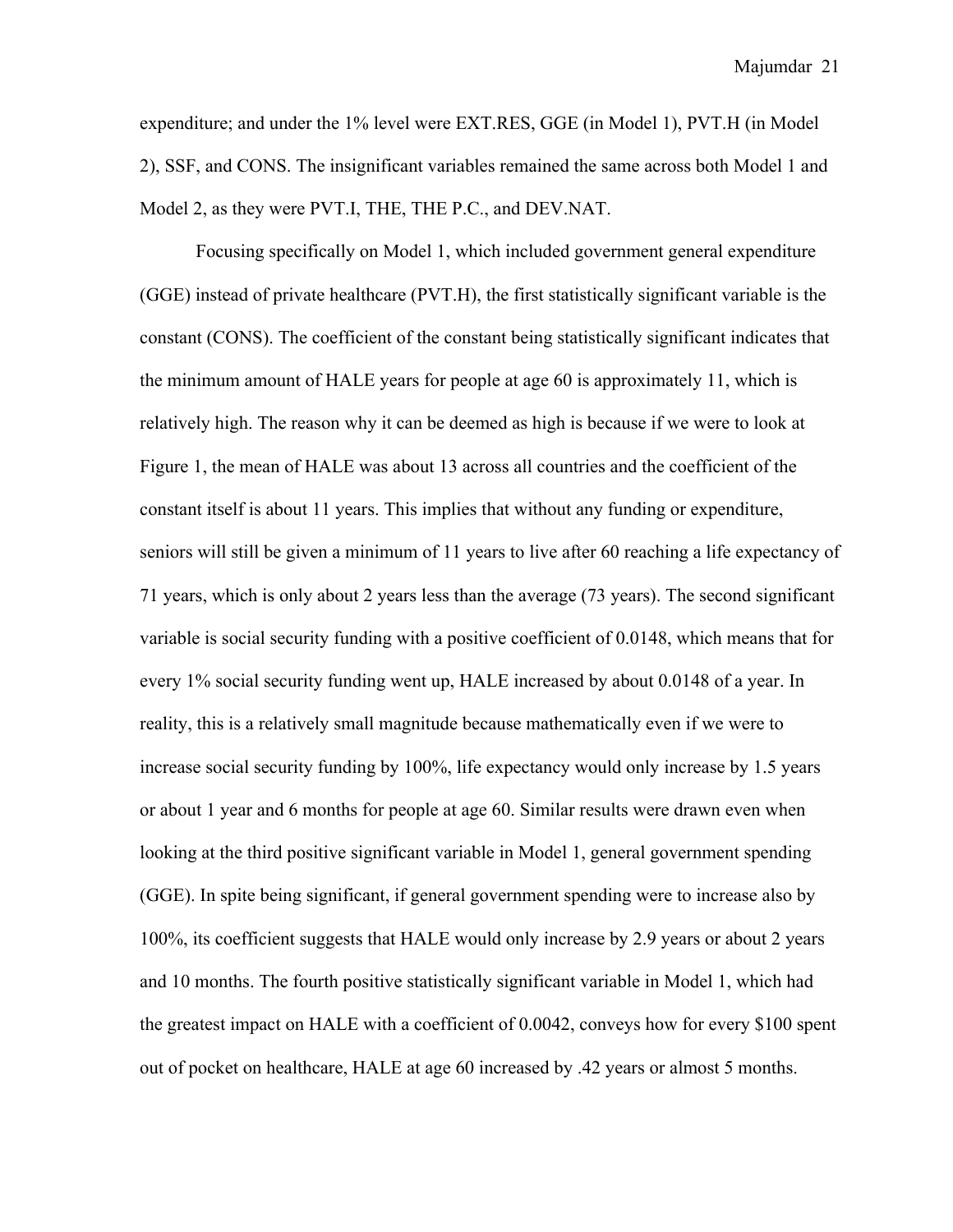The fifth statistically significant variable in Model 1, which also had the greatest magnitude, was extra resources (EXT.RES) and it was negative. The coefficient on EXT.RES in Model 1 suggests that for every 1% increase in external resources, HALE years decreased by 0.0552 years. Again to provide a clearer picture of this coefficient's magnitude, mathematically if we were to increase external resources by 100%, then the life expectancy for people 60 and above would decrease by more than 5 and half years.

In the results of Model 2 in Figure 4, which included private healthcare expenditure (PVT.H) as opposed to general government expenditure (GGE), once again the constant (CONS) was statistically significant. Except this time, CONS in Model 2 exhibited a higher coefficient of 14.322 than CONS in Model 1. Again, this implies that the minimum amount of HALE years at age 60 that will be added without any healthcare cost is about 14 years, giving a life expectancy of about 74 years, which is even greater than the average life expectancy too. Observing the other statistically significant coefficients in Model 2, we see a minuscule difference in magnitude for EXT. RES, SSF, and OOP. Therefore, the main result Model 2 mainly offers is PVT.H being significant with a negative coefficient of .029599. This signifies that a 100% increase in private healthcare expenditure would result in a decrease in life expectancy at age 60 of approximately 3 years. The fact that PVT.H had a negative coefficient is interesting, since this insinuates that the variable had an adverse effect compared to GGE on HALE.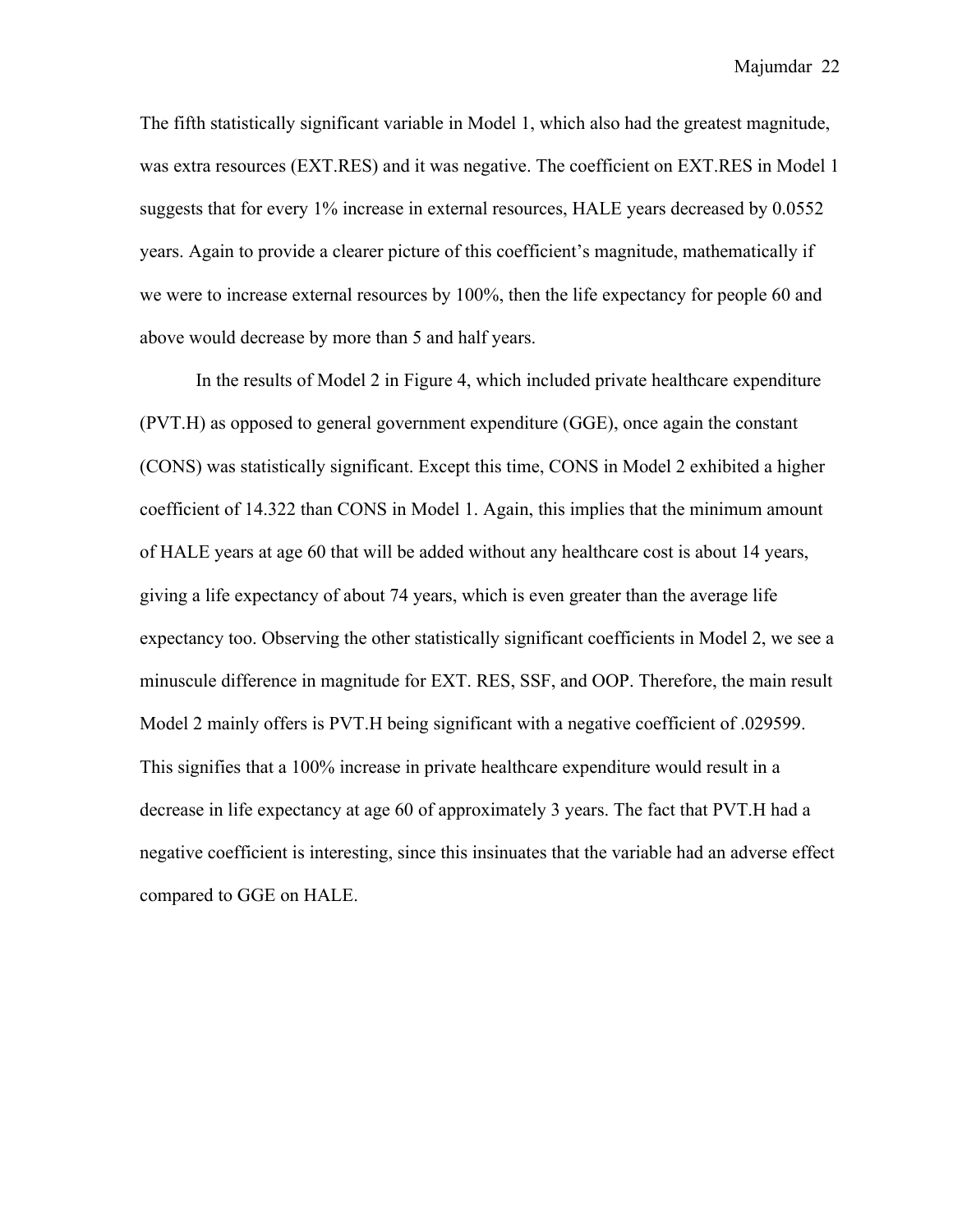#### **CONCLUSION**

With an R-squared of about 60% in both Model 1 and Model 2, overall it can be stated that cost is a significant contributor in determining the conditional life expectancy for older populations 60 and above. Furthermore, how different countries choose to fund certain programs or resources does affect the quality of elderly healthcare, hence ultimately determining how long more they can live. Both models showed that external resources expenditure, general government expenditure, private healthcare expenditure, social security funds, and out-of-pocket expenditure affected the conditional life expectancy for the elderly.

The first important point to be drawn from the results is that even though general government expenditure was significant in Model 1 and private healthcare expenditure was significant in Model 2, both variables had opposite effects on conditional life expectancy. The negative coefficient of private healthcare expenditure in Model 2 suggests that countries with higher percentages of private healthcare spending lowered the number of HALE years for the elderly. It also implies that countries with more public healthcare costs exhibited higher HALE year rates than countries with more private healthcare costs. Therefore, countries that had more private healthcare coverage than public deteriorated their potential to increase life expectancy for senior citizens. Essentially, this model contradicts the norm that private healthcare coverage is "better" in terms of service, healthcare, and quality – at least for older populations. Although out-of-pocket expenditure did help with HALE years in Model 1, it can be argued that it was offset by the negative coefficient of private healthcare expenditure in Model 2. Therefore, it can be interpreted that seniors 60 and over who spend more out of their pocket on various health services are helping to increase their life expectancy if they have government-funded healthcare as opposed to private healthcare.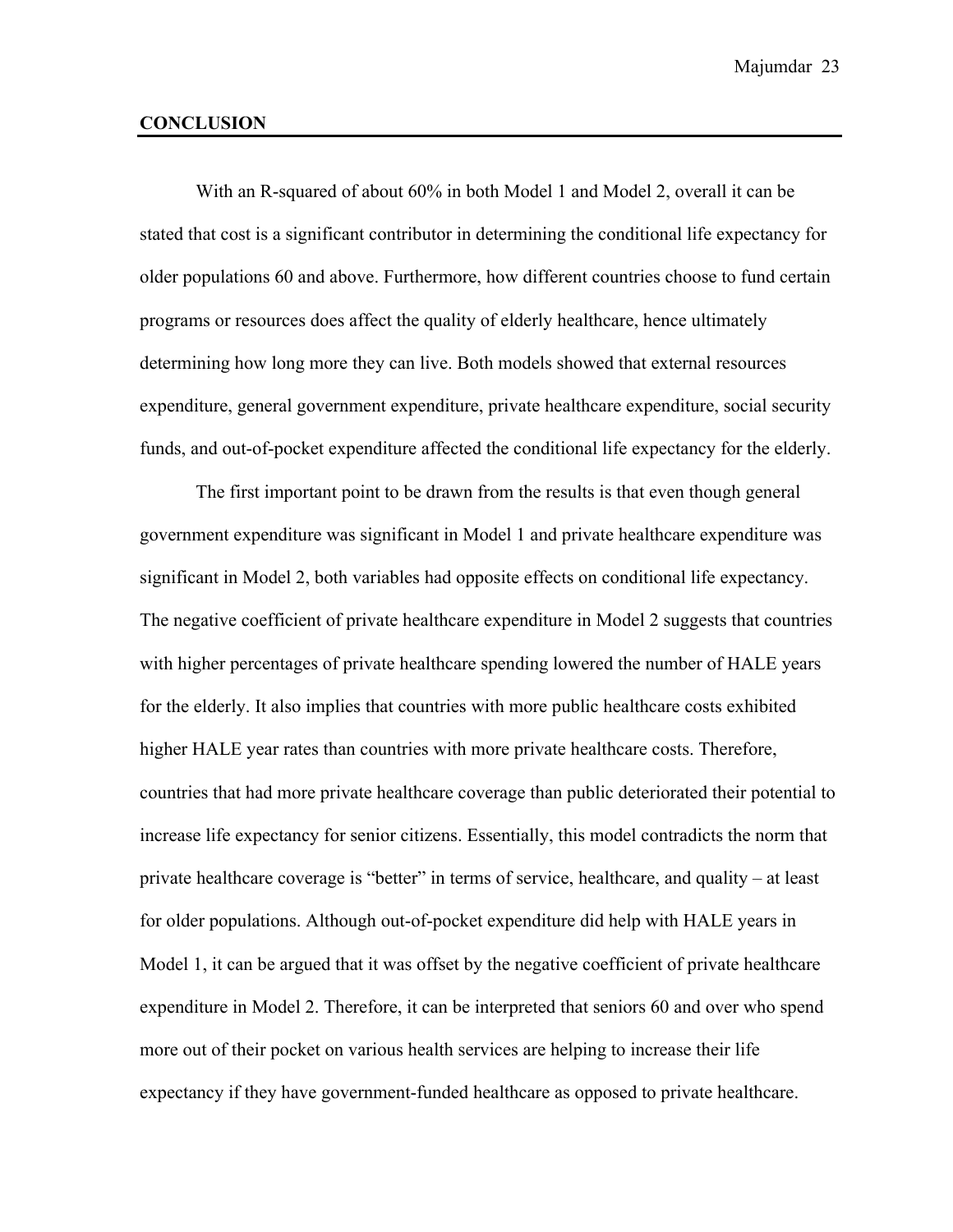However, the most eye-catching significant variable in this study, which had the largest adverse effect on conditional life expectancy, was external resources. One would think that extra resources for funding outside of private and public healthcare would positively impact life expectancy for the elderly rather than deteriorate it. Although this result may seem confusing, it can be explained by the following theory. The demographic of the countries that were chosen in the dataset was back in 2000, or 17 years ago. Developing nations at that time such as Guinea, Comoros, Cambodia, and more had higher values for external resource funding because they were relatively new sovereign states looking to lean on outside countries for foreign aid. These same developing nations have comparatively lower HALE expectancy years for the elderly than developed nations because they were so new nations in 2000 and had not yet grown. Therefore, external resources was represented as a negative coefficient since the foreign aid and extra funding for these developing countries had still not taken affect. If the cross-sectional data for HALE years at age 60 was taken from a more recent year such as 2015, the results for extra resources as a healthcare cost indicator might have been different. Consequently, extra resources as a variable has the potential to improve life expectancy for senior citizens despite having a negative coefficient in this model, but we would have to test it for a more recent year to see.

From a cost analysis standpoint, it is established that public healthcare expenditure helps to better conditional life expectancy for the elderly over private healthcare expenditure. Furthermore, this model helps to not only reveal which particular healthcare costs are significant in increasing life expectancy, but also in increasing the quality of life for older populations. The term, "health-adjusted life years," or "HALE," The World Organization has defined to be the number of additional years a certain person can live in "full heath" without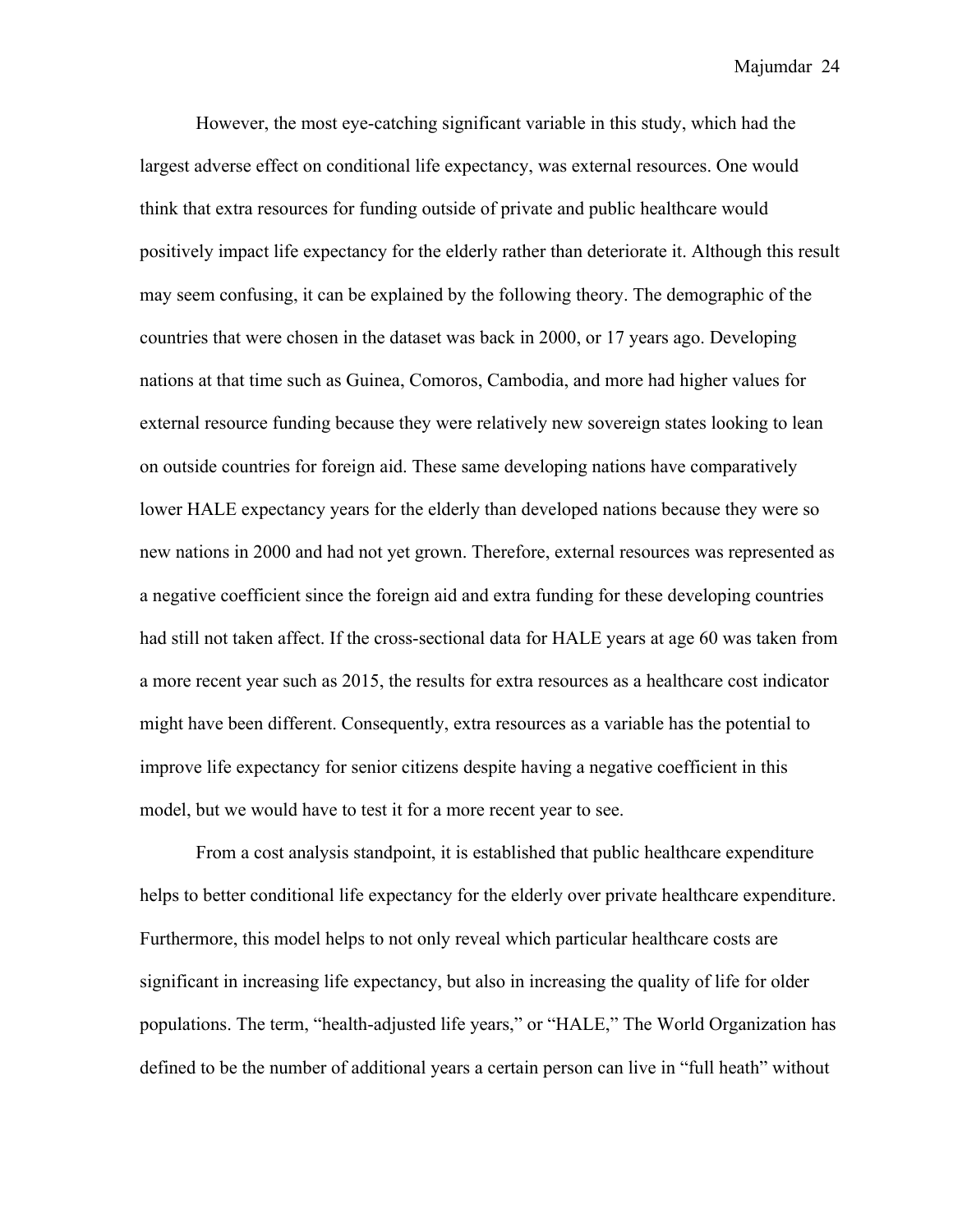disease or injury on average.<sup>11</sup> Essentially, HALE becomes a qualitative indicator along with a quantitative indicator for life expectancy for people aged 60 and above. Through HALE's definition, it can be assumed that there is a proportional relationship between quality and quantity of life expectancy – the more HALE years people gain, the better quality health they get per year.

Alluding to Becker and Lewis's quality versus quantity theory, the findings from this study are consistent with their prediction of quality and quantity having a close relationship. In countries that had higher HALE years because of higher public healthcare costs, the quality of health for people over 60 increased as well since they got to live longer in full health. It can be further argued that the reason why general government expenditure and social security seemed to be more beneficial in terms of HALE than private healthcare expenditure is because its health services are targeted more towards increasing the quality of health. For instance, countries with social security programs (i.e. United States, Canada) give money to senior citizens who use it not just for healthcare, but also for other factors that contribute to a healthy lifestyle such as retirement, social activities, and living in senior home communities.

While this study helps to explain the effect of cost on elderly life expectancy, there were many limitations. Some of the limitations that affected the conclusions drawn in this paper included lack of information involving costs directly associated with senior citizen healthcare, missing data in the model, and accounting for only one year of data. Future research that can be made on this study should include these missing factors and further examine more quality measures other than HALE for ageing populations. Moreover, further

 

 $11$  Refer to Appendix A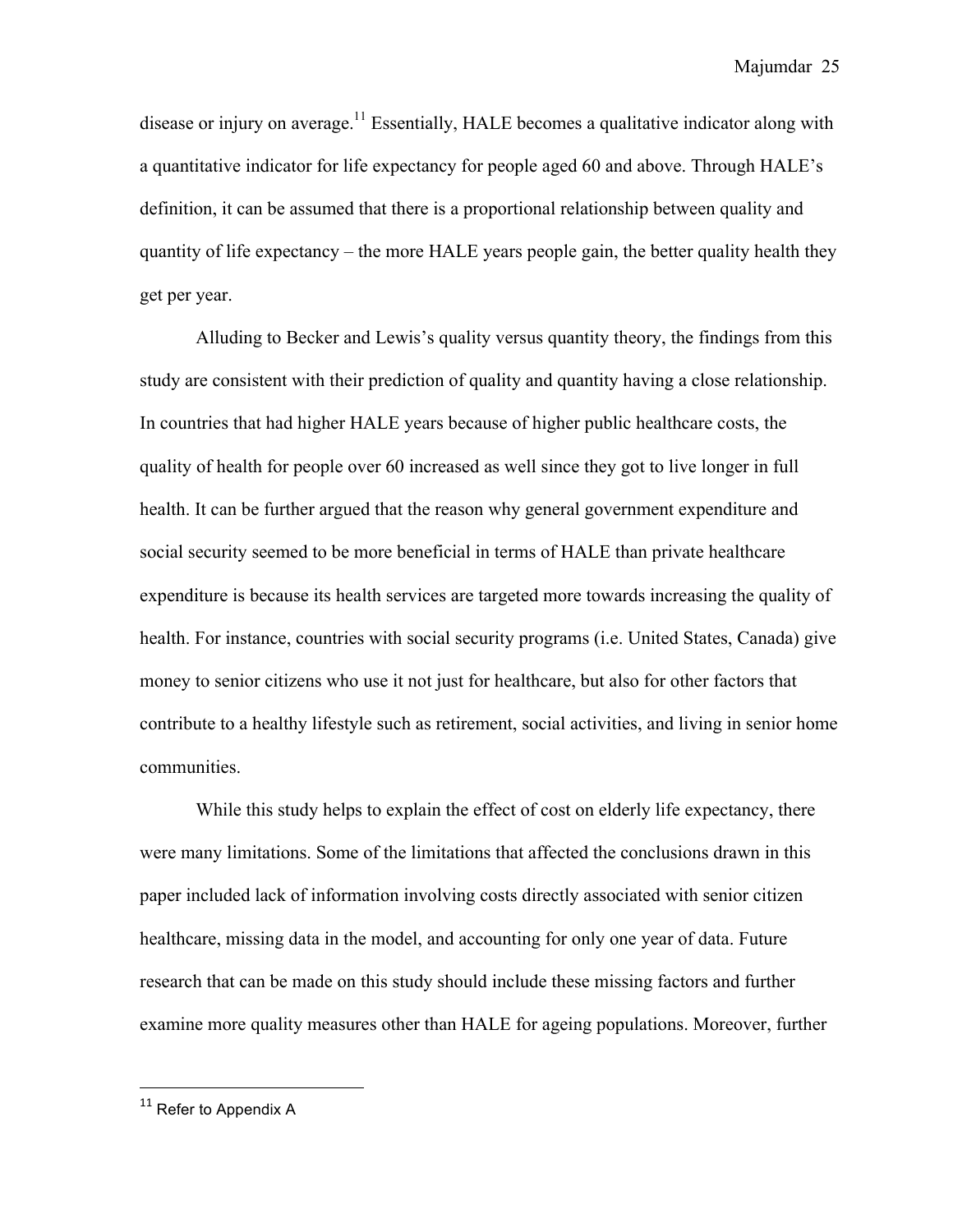research should be more specific in associating direct senior citizen healthcare costs with senior citizen life expectancy to help strengthen the cost-effective analysis. Future research also should provide time series data, or data collected over a longer period of times, so that a change in each healthcare cost variable's effect on life expectancy could be analyzed. With time series data, rather than having a linear multi-regression model that does not account for time and fixed effects, a panel regression model can be performed to obtain results for each.

After assessing the quality and quantity gains in health for older populations, it is clear that public healthcare expenditure is necessary in improving both. Hence, public policy makers of countries around the world should aim to provide more funding towards public healthcare services for senior citizens that include health insurance coverage, social security, and drug-prescription coverage. Senior citizens internationally have a basic human right to live their life healthy and for as long as they possibly can in whatever country they reside. Therefore, countries need to take into consideration the findings of this study to better rectify existing policies and monetary budgets in public healthcare coverage for older populations.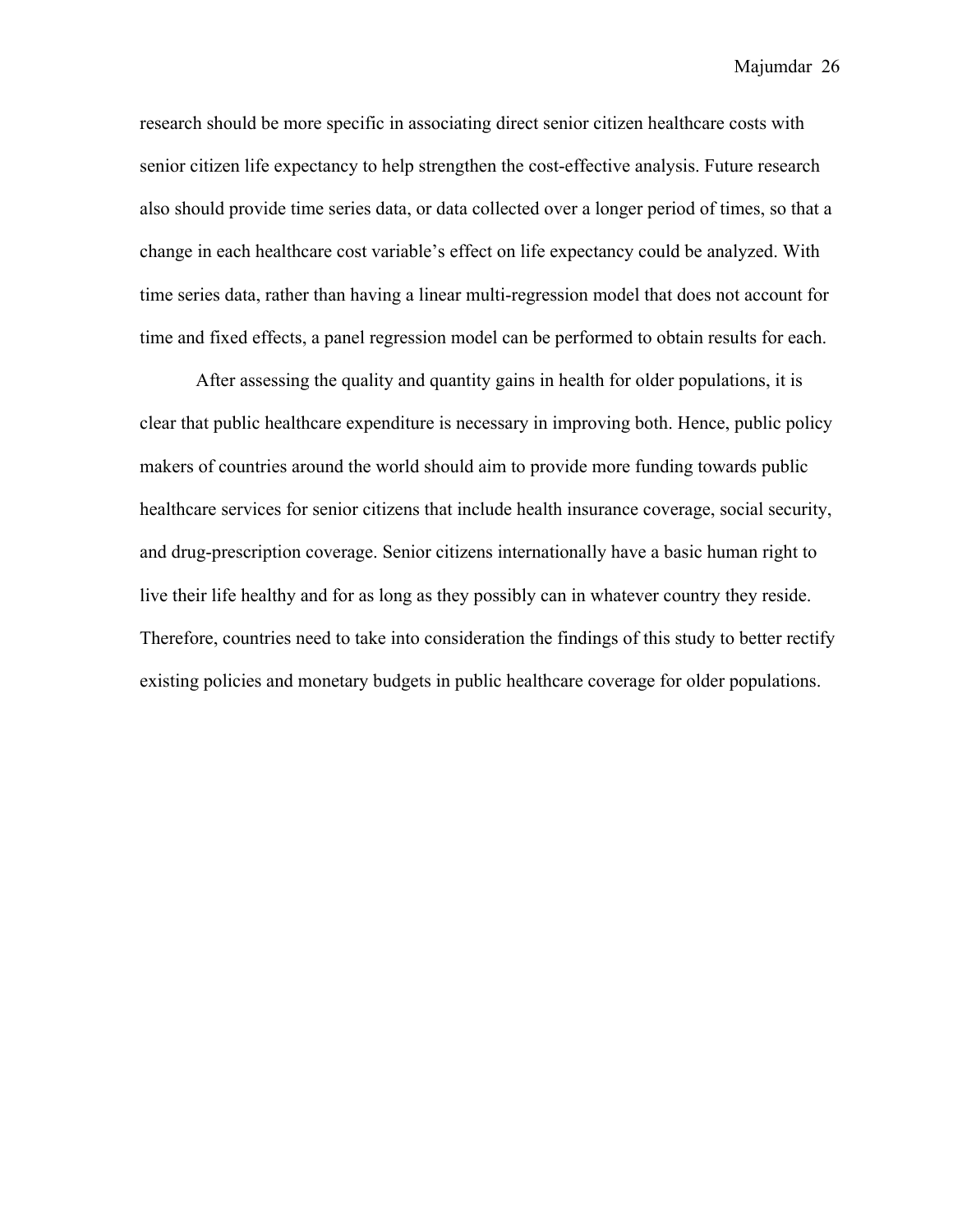| <b>Variables in Regression Model</b>                                | <b>In-Depth Explanation/Description</b>                                                                                                                                                                                                                                                                                                                                                                                                                                                                                                                                                                                                                                                                                                                                                                            |
|---------------------------------------------------------------------|--------------------------------------------------------------------------------------------------------------------------------------------------------------------------------------------------------------------------------------------------------------------------------------------------------------------------------------------------------------------------------------------------------------------------------------------------------------------------------------------------------------------------------------------------------------------------------------------------------------------------------------------------------------------------------------------------------------------------------------------------------------------------------------------------------------------|
| $Y_1$ = Health-Adjusted Life Years<br>(HALE) at Age 60              | This dependent variable for our model is<br>measured by the additional amount of years the<br>WHO predicts an individual can live at age 60.<br>Specifically, the WHO explains how they<br>measure the additional years of life expectancy<br>to be the average number of years a person can<br>expect to live in full health by taking into<br>account years lived in less than full health due<br>to disease or injury. <sup>12</sup> From the research<br>question proposed, the purpose of this variable<br>in this model is to highlight the conditional life<br>expectancy of the elderly populations in<br>healthcare systems around the world.                                                                                                                                                             |
| $X_1$ = External Resources on Health<br>(EXT.RES)                   | This serves as one of the cost indicators in the<br>regression model and is measured as a<br>percentage value of total health expenditure<br>(THE). Considered a core NHA (National<br>Health Accounts) indicator, external resources<br>are defined to be funding for healthcare that<br>does not come directly from private or public<br>financing agents, but through other means. For<br>example, funding for public healthcare can<br>sometimes come from external private<br>insurance agencies or NGO sectors. Many<br>sourcing for elderly healthcare activities is<br>sponsored from major external resources. For<br>example, a huge NGO in India, HelpAge India,<br>has spread across 26 states and sponsored right<br>from healthcare to home plans for thousands of<br>senior citizens. <sup>13</sup> |
| $X_2$ =General Government<br><b>Healthcare Expenditure</b><br>(GGE) | Another healthcare cost indicator that measures<br>the level of general government expenditure on<br>health as a percent of total healthcare<br>expenditure on health (THE). This variable<br>contributes to understanding the relative weight<br>of public entities in total expenditure on health.<br>It includes resources channeled through<br>government budgets to providers of health<br>services and the expenditure on health by                                                                                                                                                                                                                                                                                                                                                                          |

12 The World Health Organization

<sup>13</sup> HelpAge NGO, "History," HelpAge India, https://www.helpageindia.org/aboutus/history.html.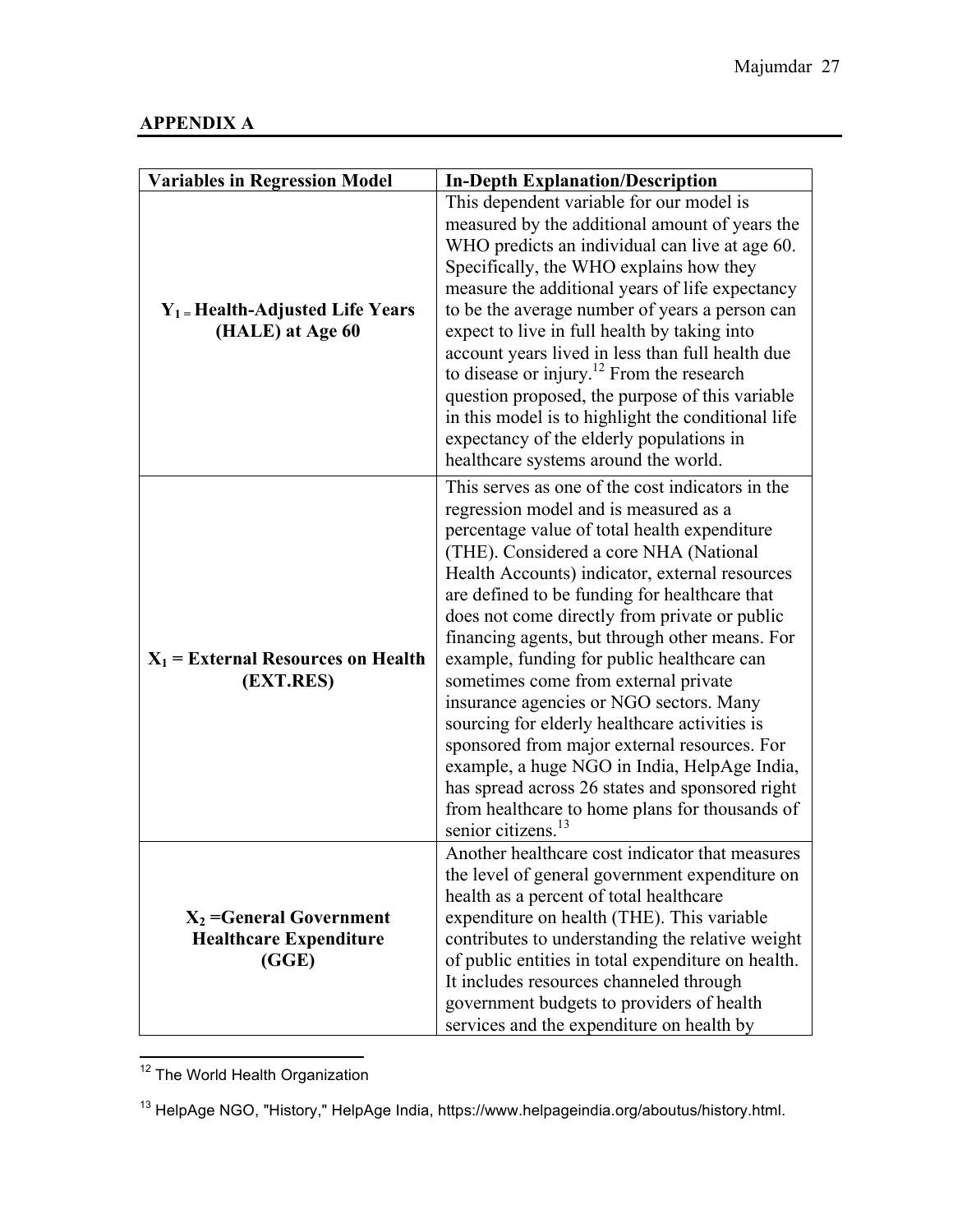|                                    | parastatals, extra budgetary entities and health        |
|------------------------------------|---------------------------------------------------------|
|                                    | insurance payments. For example, in the U.S.,           |
|                                    | Medicare or Medicaid covers 26.3% of senior             |
|                                    |                                                         |
|                                    | citizens over 65 years of age. <sup>14</sup> It will be |
|                                    | interesting to see how much of public                   |
|                                    | healthcare covers senior citizen populations            |
|                                    | around the world and how government funding             |
|                                    | for public healthcare affects the outcomes.             |
|                                    | As a subset of private healthcare expenditure,          |
|                                    | this cost indicator is expressed as US \$ per           |
|                                    | capita. To further clarify, this variable               |
|                                    | measures people's own payments of private               |
| $X_3$ = Out-of-Pocket Expenditure  | pre-paid plans or other risk-pooling plans. Note        |
| (OOP)                              | that this variable does not measure coverage of         |
|                                    | private healthcare. Therefore, in terms of cost         |
|                                    | effectiveness, this variable will reveal how            |
|                                    | much money each country's citizens either               |
|                                    | valuably spend or waste on private healthcare.          |
|                                    | Expressed as a percent of total health care             |
|                                    | expenditure (THE), this cost indicator the              |
|                                    | WHO defines as the sum of outlays for health            |
|                                    |                                                         |
|                                    | by private entities. Private entities include           |
|                                    | households, commercial or mutual health                 |
|                                    | insurance, non-profit institutions serving              |
|                                    | households, resident corporations and quasi-            |
|                                    | corporations with a health services delivery or         |
| $X_4$ = Private Health Expenditure | financing function. It includes expenditures            |
| (PVT.H)                            | from all sources, so includes any donor-funding         |
|                                    | passing through these financing agents as well.         |
|                                    | In the U.S., the majority of senior citizens over       |
|                                    | 65 are currently covered through private                |
|                                    | insurance with 65%. Therefore, it is important          |
|                                    | to see how many added HALE years these                  |
|                                    | citizens will get in the U.S. because the model         |
|                                    | will reveal whether private healthcare better to        |
|                                    | have than public healthcare or not.                     |
|                                    | This cost indicator is expressed as a percentage        |
|                                    | of private healthcare expenditure (PVT.H). To           |
|                                    | further clarify, this variable measures how             |
| $X_5$ = Private Insurance (PVT.I)  | much private insurance companies spend on               |
|                                    | their patients through private pre-paid plans or        |
|                                    | other risk-pooling plans. Note that this variable       |
|                                    | does not measure coverage of private                    |
|                                    | healthcare. Therefore, in terms of cost                 |

————————————————————<br><sup>14</sup> USA.gov, "Health Insurance Coverage," National Center For Health Satistics, last modified March 31, 2017, https://www.cdc.gov/nchs/fastats/health-insurance.htm.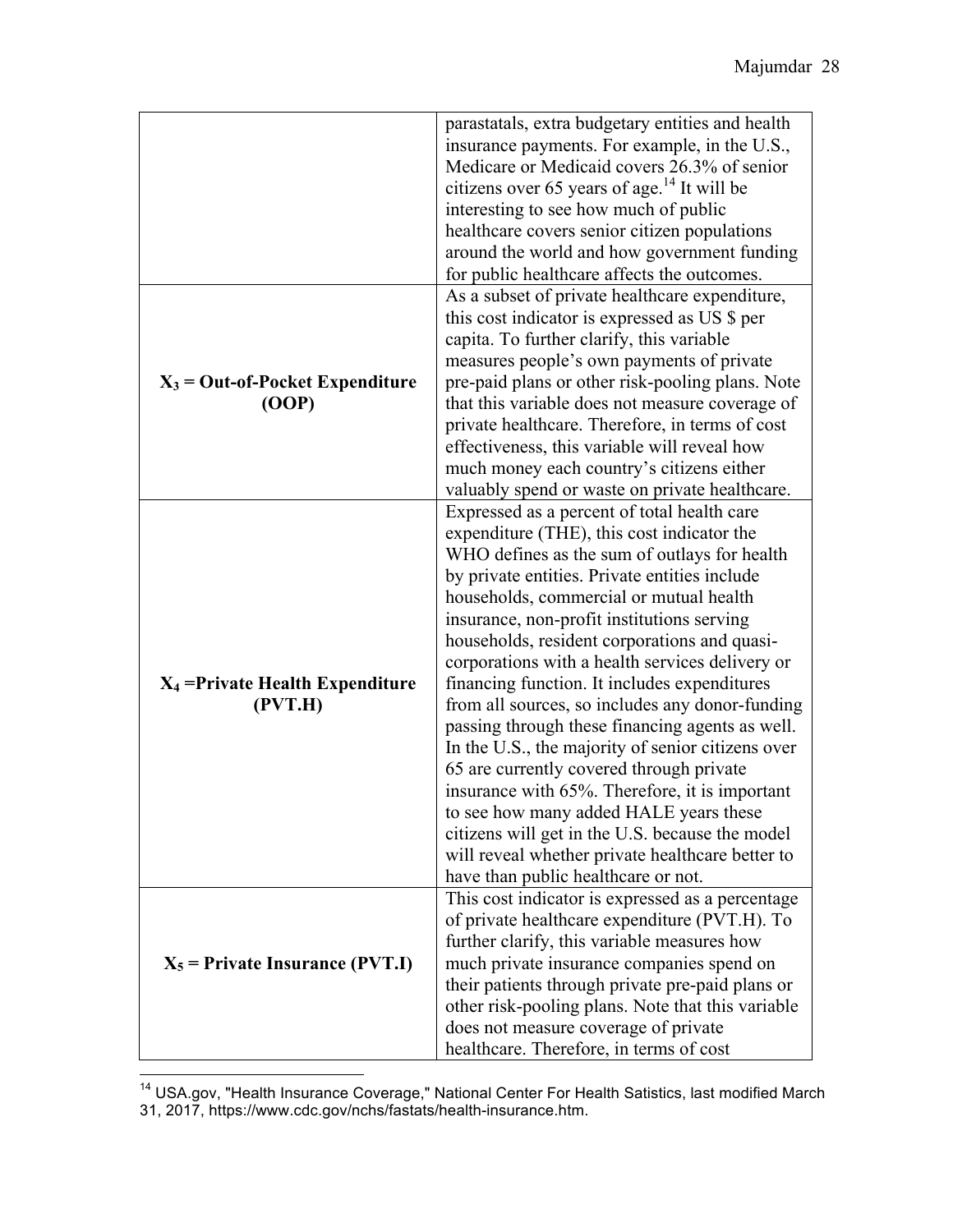|                                     | effectiveness, this variable will reveal how                                                                                                                                                                                                                                                                                                                                                                                                                                                                                                                                                                                                                                                                                                                                                                                                                                                                                                                 |
|-------------------------------------|--------------------------------------------------------------------------------------------------------------------------------------------------------------------------------------------------------------------------------------------------------------------------------------------------------------------------------------------------------------------------------------------------------------------------------------------------------------------------------------------------------------------------------------------------------------------------------------------------------------------------------------------------------------------------------------------------------------------------------------------------------------------------------------------------------------------------------------------------------------------------------------------------------------------------------------------------------------|
|                                     | much money each country's citizens either                                                                                                                                                                                                                                                                                                                                                                                                                                                                                                                                                                                                                                                                                                                                                                                                                                                                                                                    |
|                                     | valuably spend or waste on private insurance.                                                                                                                                                                                                                                                                                                                                                                                                                                                                                                                                                                                                                                                                                                                                                                                                                                                                                                                |
| $X_6$ = Social Security Funds (SSF) | This cost indicator is expressed as a percent of<br>general government expenditure (GGE). The<br>WHO defines social security or national health<br>insurance schemes to be controlled schemes by<br>government units for the purpose of providing<br>health services to members of the community.<br>They include payments to medical care<br>providers and to suppliers of medical goods as<br>well as reimbursements to households and the<br>direct outlays on supply of services in kind to<br>the enrollees. It includes current and capital<br>expenditure and donor funds channeled through<br>these institutions too. <sup>15</sup> Social security is<br>probably one of the most prominent ways the<br>elderly not only get retirement income, but also<br>get direct payment (in checks) from the<br>government which they can choose to use<br>anyway they want. Hence, it is important to see<br>if social security schemes do provide benefits |
|                                     | to the elderly in terms of health outcomes.                                                                                                                                                                                                                                                                                                                                                                                                                                                                                                                                                                                                                                                                                                                                                                                                                                                                                                                  |
|                                     | Total healthcare expenditure as a variable is                                                                                                                                                                                                                                                                                                                                                                                                                                                                                                                                                                                                                                                                                                                                                                                                                                                                                                                |
|                                     | measured as a percent of GDP (gross domestic                                                                                                                                                                                                                                                                                                                                                                                                                                                                                                                                                                                                                                                                                                                                                                                                                                                                                                                 |
|                                     | product). This independent variable is                                                                                                                                                                                                                                                                                                                                                                                                                                                                                                                                                                                                                                                                                                                                                                                                                                                                                                                       |
|                                     | technically comprised of two main branches of                                                                                                                                                                                                                                                                                                                                                                                                                                                                                                                                                                                                                                                                                                                                                                                                                                                                                                                |
|                                     | spending – government and private. Hence,                                                                                                                                                                                                                                                                                                                                                                                                                                                                                                                                                                                                                                                                                                                                                                                                                                                                                                                    |
|                                     | total healthcare expenditure is recognized to be                                                                                                                                                                                                                                                                                                                                                                                                                                                                                                                                                                                                                                                                                                                                                                                                                                                                                                             |
| $X_7$ = Total Health Care           | the sum of all outlays for health maintenance,                                                                                                                                                                                                                                                                                                                                                                                                                                                                                                                                                                                                                                                                                                                                                                                                                                                                                                               |
| <b>Expenditure (THE)</b>            | restoration or enhancement paid for in cash or<br>supplied in kind and sum of general                                                                                                                                                                                                                                                                                                                                                                                                                                                                                                                                                                                                                                                                                                                                                                                                                                                                        |
|                                     | government expenditure and private                                                                                                                                                                                                                                                                                                                                                                                                                                                                                                                                                                                                                                                                                                                                                                                                                                                                                                                           |
|                                     | expenditure on health. Not just for seniors, but                                                                                                                                                                                                                                                                                                                                                                                                                                                                                                                                                                                                                                                                                                                                                                                                                                                                                                             |
|                                     | also for all aged citizens, this variable gives a                                                                                                                                                                                                                                                                                                                                                                                                                                                                                                                                                                                                                                                                                                                                                                                                                                                                                                            |
|                                     | macro-economic view of how cost impacts a                                                                                                                                                                                                                                                                                                                                                                                                                                                                                                                                                                                                                                                                                                                                                                                                                                                                                                                    |
|                                     | country's healthcare system provided their                                                                                                                                                                                                                                                                                                                                                                                                                                                                                                                                                                                                                                                                                                                                                                                                                                                                                                                   |
|                                     | wealth, demographics, and geography.                                                                                                                                                                                                                                                                                                                                                                                                                                                                                                                                                                                                                                                                                                                                                                                                                                                                                                                         |
|                                     | This independent variable measures the same                                                                                                                                                                                                                                                                                                                                                                                                                                                                                                                                                                                                                                                                                                                                                                                                                                                                                                                  |
|                                     | premise as the previous x-variable, except it is                                                                                                                                                                                                                                                                                                                                                                                                                                                                                                                                                                                                                                                                                                                                                                                                                                                                                                             |
| $X_8$ = Total Health Care           | expressed in per capita \$US. This variable                                                                                                                                                                                                                                                                                                                                                                                                                                                                                                                                                                                                                                                                                                                                                                                                                                                                                                                  |
| <b>Expenditure per Capita</b>       | makes it more convenient to compare                                                                                                                                                                                                                                                                                                                                                                                                                                                                                                                                                                                                                                                                                                                                                                                                                                                                                                                          |
| (THEP. C.)                          | countries' expenditure against each other using                                                                                                                                                                                                                                                                                                                                                                                                                                                                                                                                                                                                                                                                                                                                                                                                                                                                                                              |
|                                     | a common currency (\$US) rather than a                                                                                                                                                                                                                                                                                                                                                                                                                                                                                                                                                                                                                                                                                                                                                                                                                                                                                                                       |

<sup>&</sup>lt;sup>15</sup> The World Health Organization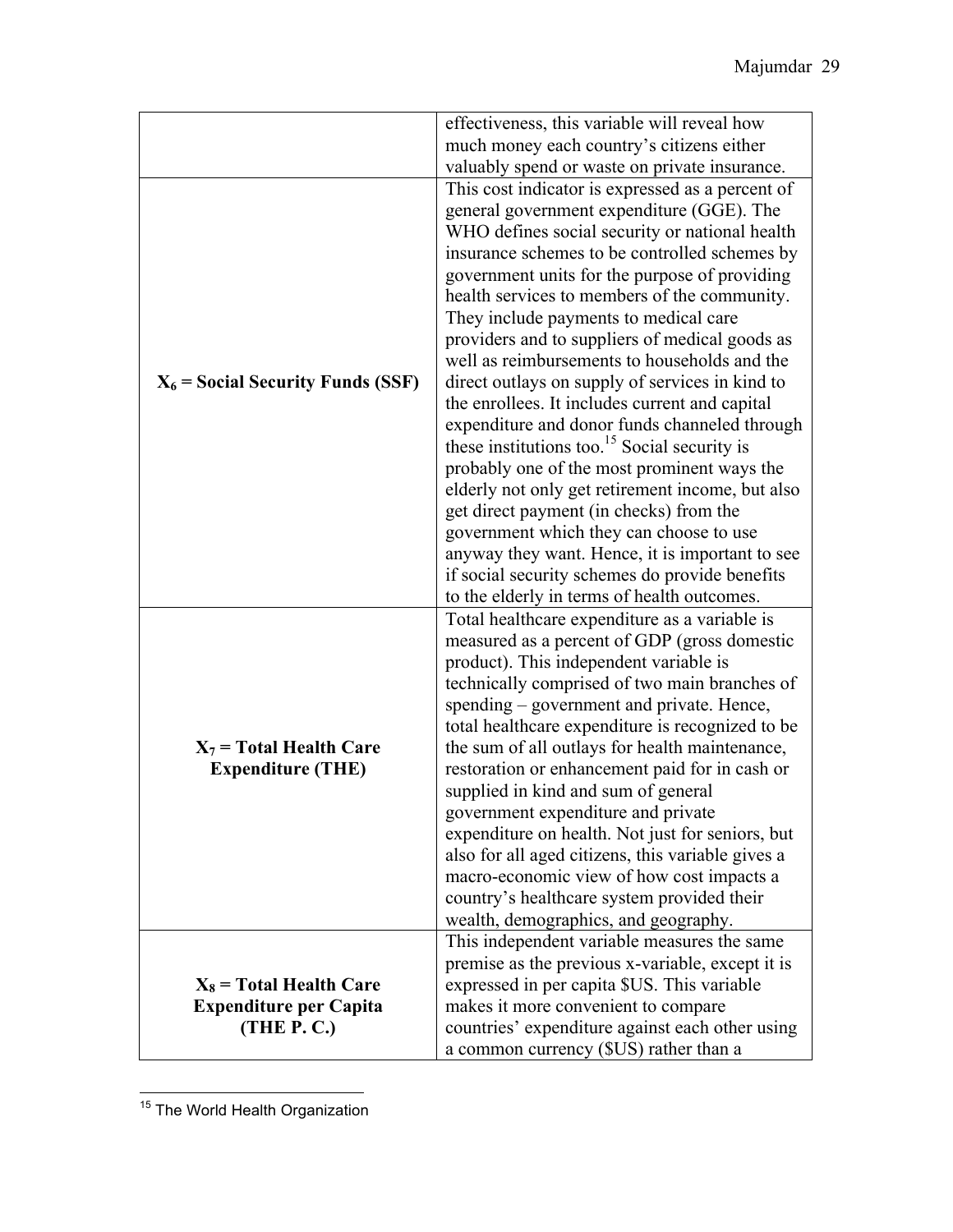|                                                   | percentage of GDP (especially considering the<br>vast range of GDPs internationally between<br>developing and developed nations).                                                                                                                                                                                                                                                                                                                                                                                                                                                                                                                                                                                                                                                                                                                                                                                                                                                                                                                   |
|---------------------------------------------------|-----------------------------------------------------------------------------------------------------------------------------------------------------------------------------------------------------------------------------------------------------------------------------------------------------------------------------------------------------------------------------------------------------------------------------------------------------------------------------------------------------------------------------------------------------------------------------------------------------------------------------------------------------------------------------------------------------------------------------------------------------------------------------------------------------------------------------------------------------------------------------------------------------------------------------------------------------------------------------------------------------------------------------------------------------|
| $X_9$ = Developed/Developing Nation<br>(DEV. NAT) | This independent dummy variable has two<br>possible outcomes, $0 =$ developing nation and<br>$1 =$ developed nation. The United Nations<br>categorizes nations around the world to be<br>"developed" or "developing" based on their<br>gross national income per capita (GNI per<br>capita). Countries with less than US\$1,045 GNI<br>per capita are classified as low-income under<br>"developing nations;" those with a GNI per<br>capita between US\$1,046 and US\$4,125 are<br>classified as lower-middle income countries<br>under "developing nations;" those with a GNI<br>per capita between US\$4,126 and US\$12,735<br>were classified as upper-middle income<br>countries under "developing nations;" and<br>those with a GNI per capita of US\$12,735 and<br>above are classified as high-income countries<br>under "developed nations." <sup>16</sup> This variable is<br>meant to see if HALE will be affected by the<br>healthcare systems offered in high-income,<br>developed countries or lower income,<br>developing countries. |

 <sup>16</sup> *World Economic Situation and Prospects 2016*, report no. 978-92-1-109172-4 (New York, NY: United Nations, n.d.), [Page 158],

http://www.un.org/en/development/desa/policy/wesp/wesp\_current/2016wesp\_full\_en.pdf.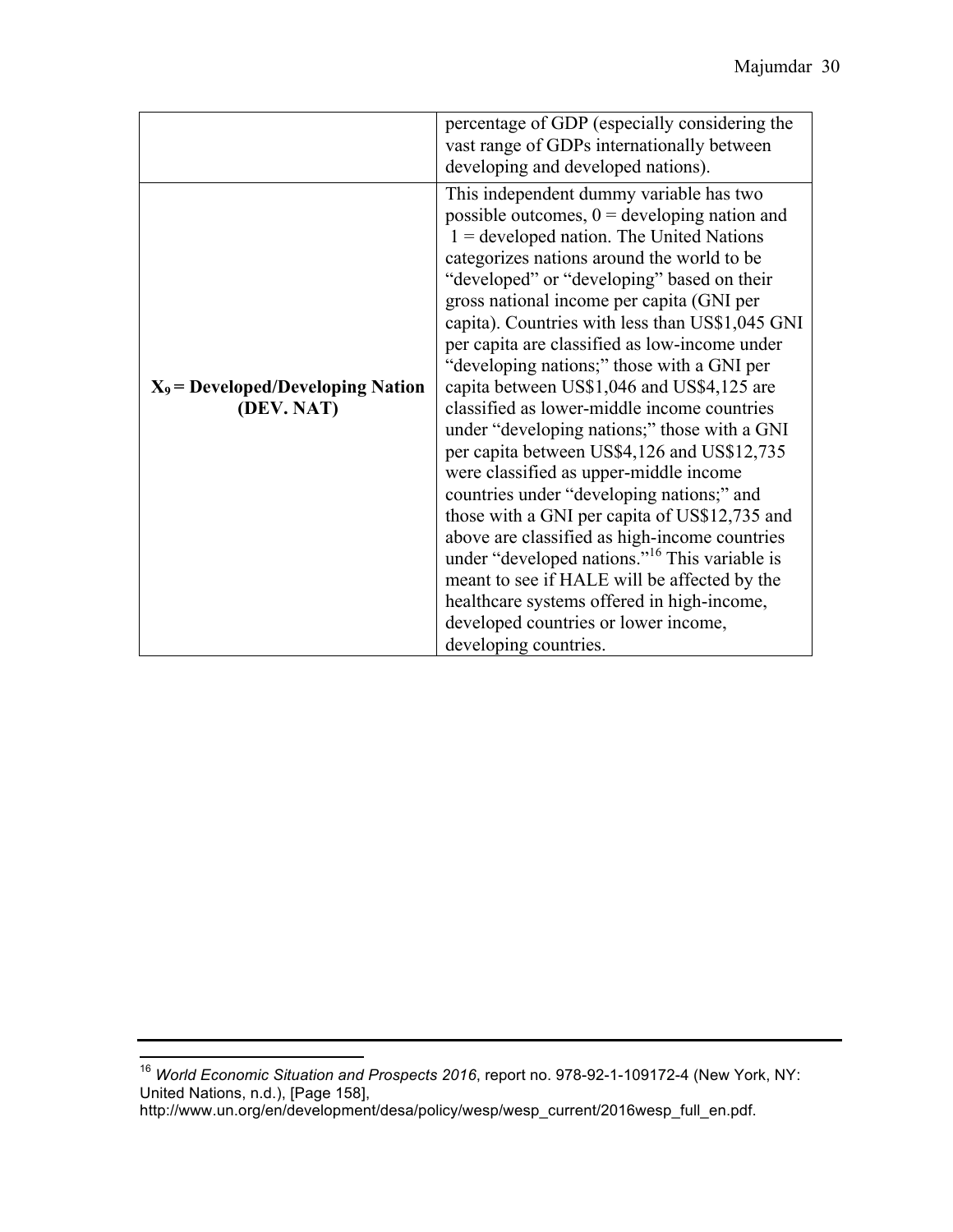#### **BIBLIOGRAPHY**

- "Ageing Societies: The Benefits, and the Costs, of Living Longer." International Labour Organization. Last modified December 1, 2009. http://www.ilo.org/global/publications/world-of-workmagazine/articles/WCM\_041965/lang--en/index.htm.
- Baal, Pieter Van, David Meltzer, and Werner Brouwer. "Future Costs, Fixed Healthcare Budgets, and the Decision Rules of Cost-Effectiveness Analysis." *Health Economics* 25 (November 20, 2000). DOI:10.1002/hec.3138.
- Becker, Gary S., and H. Gregg Lewis. "Interaction between Quantity and Quality of Children." *Economics of the Family: Marriage, Children, and Human Capital*, 1974, 81-90.
- Carey, Kathleen, and James F. Burgess, Jr. "On Measuring the Hospital Cost/Quality Trade-Off." *Health Economics* 8 (March 30, 1999). EconLit.
- Cheng, Lingguo, Hong Liu, Ye Zhang, Ke Shen, and Zeng Yi. "The Impact of Health Insurance on Health Outcomes and Spending of the Elderly: Evidence from China's New Cooperative Medical Scheme." *Health Economics* 24, no. 6 (April 29, 2014). DOI:10.1002/hec.3053.
- "Comparative Analysis of Decision Maker Preferences for Equity/Efficiency Attributes in Reimbursement Decisions in Three European Countries." *European Journal of Economics* 17 (August 26, 2015). DOI:10.1007/s10198-015-0721-x.
- Donabedian, Avedis. "Evaluating the Quality of Medical Care." *The Milbank Memorial Fund Quarterly* 44, no. 3 (1966). EconLit.
- Fleming, Steven T. "The Relationship between Quality and Cost: Pure and Simple?" *Inquiry* 28, no. 1 (1991). http://www.jstor.org/stable/29772179.
- Ghana Business News. "Ghana's Free Maternal Healthcare Policy Not Working Research." Ghana Business News. Last modified April 23, 2016. https://www.ghanabusinessnews.com/2016/04/23/ghanas-free-maternal-healthcarepolicy-not-working-research/.
- *Global Health and Aging*. World Health Organization, 2011. http://www.who.int/ageing/publications/global\_health.pdf.
- Hadid, Sharon, Yossi Hadid, and Tzahit Simon-Tuval. "Determinants of Healthcare System's Efficiency in OECD Countries." *European Journal of Health Economics* 14 (December 11, 2011). DOI:10.1007/s10198-011-0366-3.